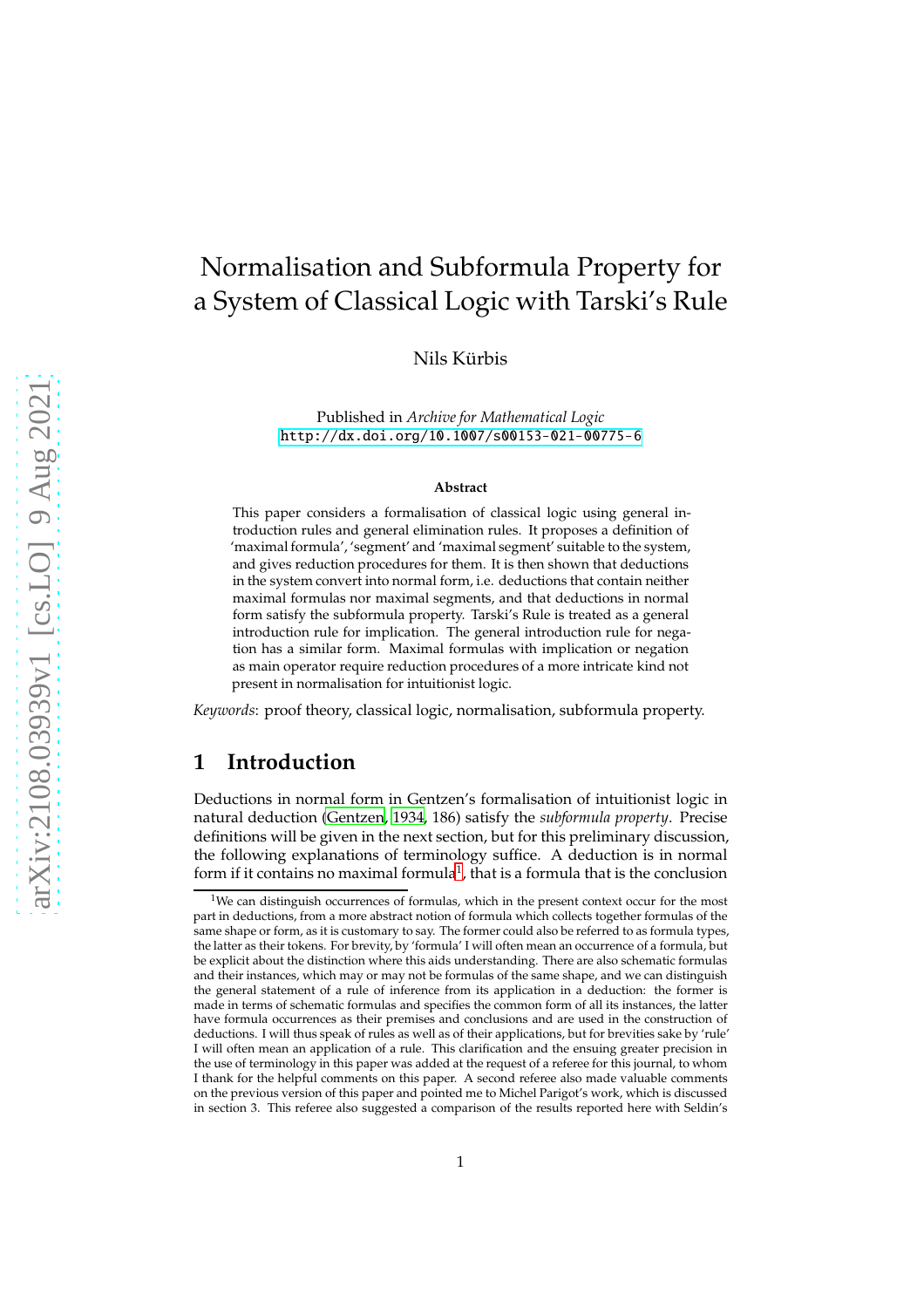of an introduction rule and the major premise of an elimination rule for its main connective. A deduction has the subformula property if any formula that occurs on it is a subformula of either an undischarged assumption or of the conclusion. The normalisation theorem for intuitionist logic states that any deduction can be brought into normal form, and so for any deduction of *A* from assumptions Γ in intuitionist logic, there is a deduction of *A* from some of the assumptions in Γ that satisfies the subformula property. This was shown by Prawitz [\(Prawitz](#page-23-1), [1965,](#page-23-1) Ch IV).<sup>[2](#page-1-0)</sup>

Systems of natural deduction for classical propositional logic in which any deduction converts into one with the subformula property have proved to be more elusive. In general, deductive systems for classical logic with this property relinquish some of the features of natural deduction for intuitionist logic. The obvious route is to abandon single conclusions and adopt Gentzen's sequent calculus. Deductions in normal form in Prawitz's system of natural deduction for classical logic, for instance, only satisfy a restricted version of the subformula property: allowance must be made for assumptions of the form ¬*A* that are discharged by classical *reductio ad absurdum* and formulas ⊥ concluded from them [\(Prawitz, 1965,](#page-23-1) 42).

The main result of this paper is a proof that in a system of natural deduction for classical propositional logic **C** put forward by Milne [\(Milne, 2015\)](#page-23-2), every deduction converts into one in normal form, and every deduction in normal form satisfies the subformula property *without* any restrictions. The system has some rather original features. It couples the well-known *general elimination rules* for ∨, ∧, ⊃<sup>[3](#page-1-1)</sup> with introduction rules that are unusual in that, rather than permitting the conclusion of a formula with the connective they govern as main operator, they permit the discharge of such a formula. These were called 'general introduction rules' by Negri and von Plato, who formalised a system of intuitionist logic with such rules [\(Negri and von Plato](#page-23-3), [2001,](#page-23-3) 217). While Negri and von Plato use ⊥ as primitive, and define negation in terms of it, Milne has general introduction and elimination rules for a primitive negation operator. Milne's general introduction rules for implication are also unexpected and original. Negri and von Plato's system is the subject of an independent investigation (Kürbis, 2021), in which normalisation and subformula property are proved for this system, too, and general introduction and elimination rules for identity are also considered.

Milne's system is closely related to a formalisation of classical logic by Michel Parigot [\(Parigot](#page-23-5), [1992\)](#page-23-5). The main difference is that Parigot's system is formalised in sequent calculus, but translating one framework into the other, they are, *mutatis mutandis*, the same. A brief section of this paper compares the two systems.

Milne observes that, while adding rules for the universal quantifier to his system cannot produce one in which any deduction can be transformed into one that satisfies the subformula property, this is not so for the existential

[<sup>\(</sup>Seldin](#page-23-6), [1989](#page-23-6)), but this must wait for another occasion. I would like to thank Andrzej Indrzejczak, Michał Zawidski and Yaroslav Petrukhin for comments on this paper, and Peter Milne for his system, discussions and support. During the preparation of the final version of this paper I was an Alexander von Humboldt research fellow at the University of Bochum, to whom also many thanks are due.

<sup>&</sup>lt;sup>2</sup>Von Plato has edited previously unpublished material of Gentzen's that shows that he had also proved these results for intuitionist logic (See [\(von Plato](#page-23-7), [2008\)](#page-23-7) and [\(von Plato](#page-24-0), [2017](#page-24-0))).

<span id="page-1-1"></span><span id="page-1-0"></span> $3$ See [\(von Plato](#page-23-8), [2001](#page-23-8)). Such rules were also considered by Prawitz in [\(Prawitz](#page-23-9), [1979](#page-23-9)).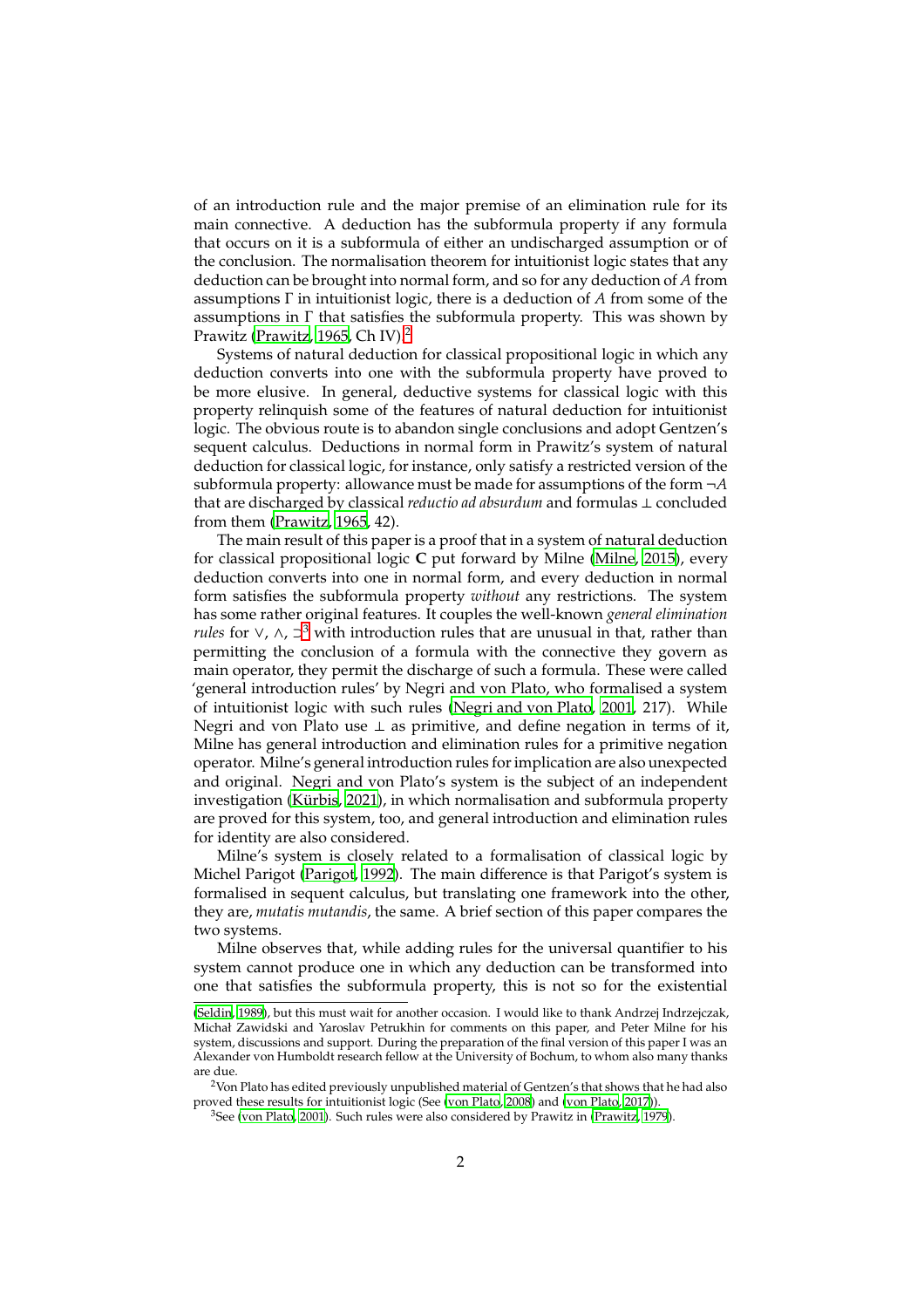quantifier. The penultimate section of the present paper sheds some further light on this result: if the universal quantifier is added, the reduction procedures for maximal formulas with negation as main operator, and one of the reduction procedures for maximal formulas with implication as main operator, are no longer applicable. Thus deductions in the system do not normalise. The problem does not arise when the existential quantifier is added: any deduction in **C** plus ∃ converts into one in normal form, and deductions in normal form have the subformula property.

Finally, the conclusion considers transposing general introduction rules back into the more usual form of introduction rules.

Milne gives a model-theoretical and non-constructive proof that in his system, if, whenever all of Γ are true, then *A* is true, then there is a deduction of *A* from Γ that has the subformula property [\(Milne, 2010](#page-23-10)). By soundness it follows that for any deduction in his system, there is one that satisfies the subformula property. Here this result is proved proof-theoretically and constructively as a consequence of the normalisation theorem for the system.

The results of this paper are of some philosophical interest. Normalisation and subformula property of deductions in normal form are commonly regarded as necessary conditions for harmony.<sup>[4](#page-2-0)</sup> Harmony consists in a certain balance in the rules governing a logical constant: an elimination rule for a logical connective should not license the deduction of more conclusions from a formula with it as main operator than are justified by its introduction rules. Prawitz's formalisation of classical logic of [\(Prawitz, 1965\)](#page-23-1), for instance, lacks the subformula property for normal deductions and its rules for negation are not considered to be harmonious. The disappearance of a negation from the assumptions and conclusions of a deduction in those cases where the strict subformula property is violated establish that too much has been derived from the discharged assumptions: Prawitz's rules for classical negation license the deduction of more conclusions from formulas of the form ¬*A* than are justified by the introduction rule governing this connective. A more detailed discussion of the philosophical implications of the results presented here goes beyond the purposes of this paper.

## **2 A System of Classical Propositional Logic**

The definition of the language of **C** is standard.

**Definition 1 (Connective, Atomic Formula, Degree of a Formula)** ¬, ⊃,∧and ∨ are the *connectives*. An *atomic formula* is one that contains no connective. The *degree* of a formula is the number of connectives occurring in it.

Occasionally, the discussion mentions ⊥. Being a connective, it is not an atomic formula, but a formula of degree 1.

Deductions in **C** have the familiar tree shape, with the (discharged or undischarged) assumptions at the top-most nodes or leaves and the conclusion at the bottom-most node or root. The conclusion of a deduction is said to *depend on* the

<span id="page-2-0"></span><sup>&</sup>lt;sup>4</sup>Dummett provides the most extended discussion of harmony and its meaning-theoretical foundations [Dummett \(1993](#page-23-11)). Prawitz made many contributions to the surrounding debate, for instance [\(Prawitz, 1987\)](#page-23-12) and [\(Prawitz](#page-23-13), [1994](#page-23-13)).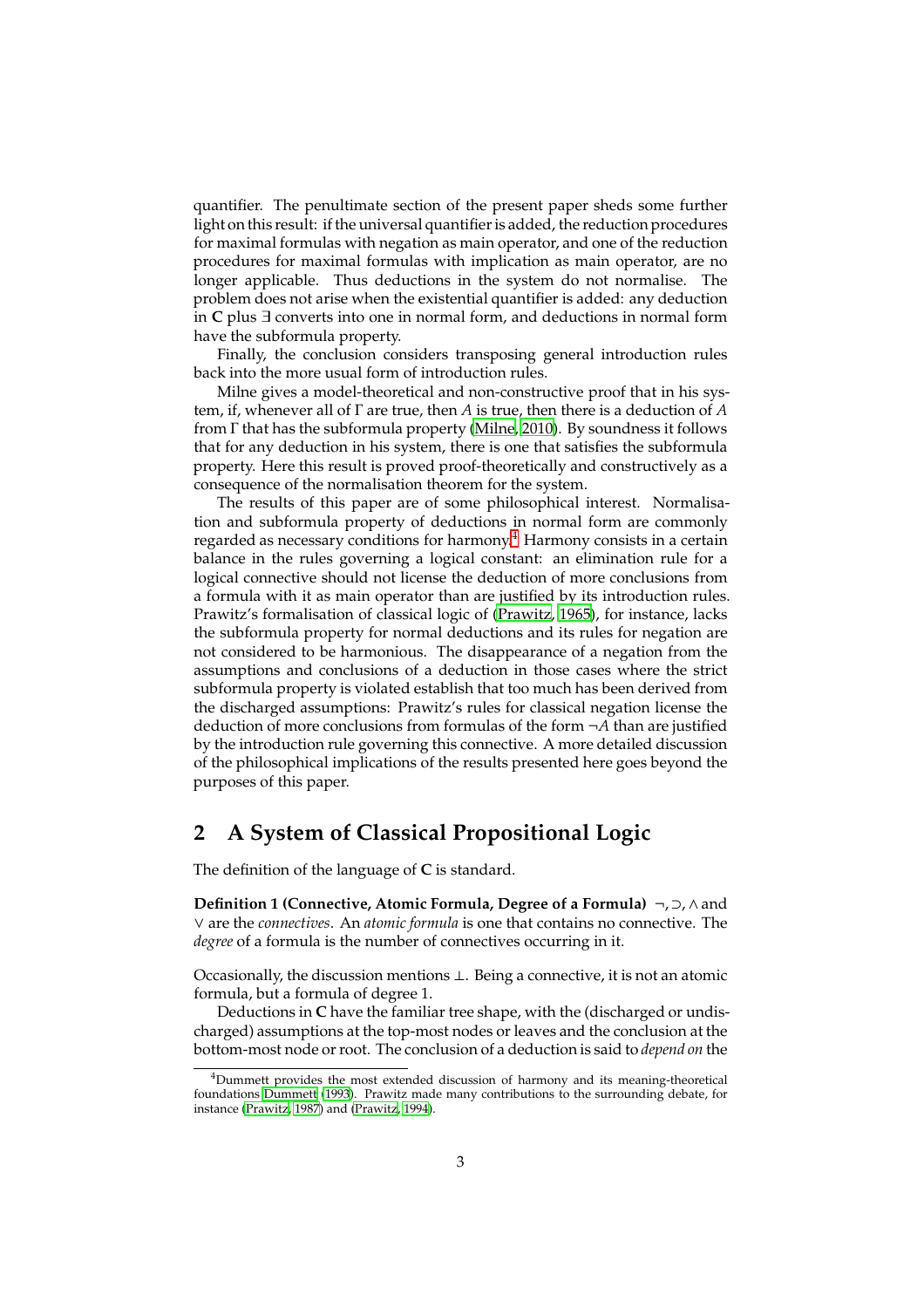undischarged assumptions of the deduction. Similar terminology is applied to subdeductions of deductions.

Every assumption in a deduction belongs to an *assumption class*, marked by a natural number, different numbers for different assumption classes. Formula occurrences of different types<sup>[5](#page-3-0)</sup> must belong to different assumption classes. Formula occurrences of the same type may, but do not have to, belong to the same assumption class. Discharge of assumptions is marked by a square bracket around the formula: [A]<sup>i</sup>, *i* being the assumption class to which *A* belongs, with the same label of the assumption class also occurring at the application of the rule at which the assumption is discharged. Assumption classes are chosen in such a way that if one assumption of an assumption class is discharged by an application of a rule, then it discharges all assumptions of said assumption class. Empty assumption classes are permitted: they are used in vacuous discharge, when a rule that allows for the discharge of assumptions is applied with no assumptions being discharged.

Upper case Greek letters  $\Sigma$ ,  $\Pi$ ,  $\Sigma$ , possibly with subscripts or superscripts, denote deductions. In general some of the assumptions and the conclusion of the deduction are mentioned explicitly at the top and bottom of  $\Sigma$ ,  $\Pi$ ,  $\Xi$ . Using the same designation more than once to denote subdeductions of a deduction means that these subdeductions are exact duplicates of each other apart from, possibly, the labels for assumption classes: the deductions have the same structure and at every node formulas of the same type are premises and conclusions of applications of the same rules.

#### **Definition 2 (Deduction in C)**

(i) The formula occurrence  $A<sup>n</sup>$ , where  $n$  marks an assumption class, is a deduction in **C** of *A* from the undischarged assumption *A*.

(ii) If Σ, Π, Ξ are deductions in **C**, then following are deductions of *C* in **C** from the undischarged assumptions in  $\Sigma$ ,  $\Pi$ ,  $\Xi$  apart from those in the assumption classes *i* and *j*, which are discharged:

Σ *A* Π *B* [*A* ∧ *B*] *i* Ξ *<sup>C</sup>* <sup>∧</sup>*I i <sup>C</sup>* Σ *A* ∧ *B* [*A*] *i* [*B*] *j* Π *C* <sup>∧</sup>*E i*,*<sup>j</sup> C* Σ *A* [*A* ∨ *B*] *i* Π *<sup>C</sup>* <sup>∨</sup>*I i <sup>C</sup>* Σ *B* [*A* ∨ *B*] *i* Π *<sup>C</sup>* <sup>∨</sup>*I i <sup>C</sup>* Σ *A* ∨ *B* [*A*] *i* Π *C* [*B*] *j* Ξ *C* <sup>∨</sup>*E i*,*<sup>j</sup> C* Π *B* [*A* ⊃ *B*] *i* Σ *<sup>C</sup>* <sup>⊃</sup>*I i <sup>C</sup>* [*A*] *i* Π *C* [*A* ⊃ *B*] *j* Σ *C TR i*,*<sup>j</sup> C* Π *A* ⊃ *B* Σ *A* [*B*] *i* Ξ *<sup>C</sup>* <sup>⊃</sup>*E i <sup>C</sup>* [*A*] *i* Π *C* [¬*A*] *j* Σ *C* <sup>¬</sup>*I i*,*<sup>j</sup> C* Π ¬*A* Σ *A* <sup>¬</sup>*<sup>E</sup> C*

<span id="page-3-0"></span><sup>5</sup>See footnote 1.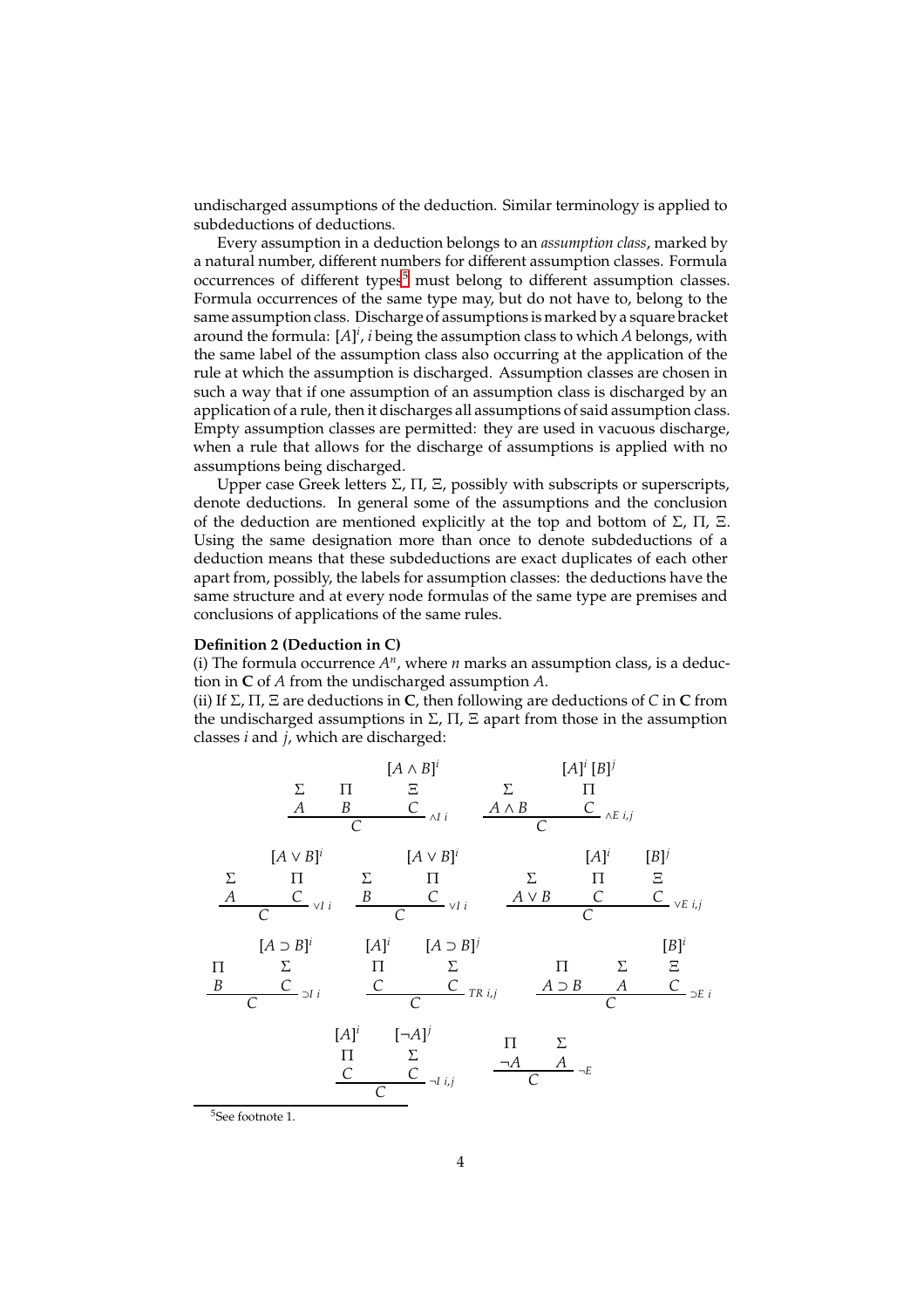#### (iii) Nothing else is a deduction in **C**.

In writing deductions we may suppress the label indicating the rule applied, but the labels indicating discharge must always be present.

A few words on the rules for implication will be in order. In Negri and von Plato's intuitionist system with general introduction and elimination rules, the introduction rule for ⊃ permits the discharge of an assumption *A* above its first premise *B*. Thus letting *C* be  $A \supset B$  in their rule derives the usual introduction rule for ⊃, which licenses the deduction to *A* ⊃ *B* from a deduction of *B* from *A*. *TR* is named after Tarski: Milne calls it *Tarski's Rule*. Following the patterns of the other rules, it is treated as a second general introduction rule for ⊃. The usual introduction rule for ⊃ is derived in **C** in the following way:

[*A*] 2 Π *B* [*A* ⊃ *B*] 1 1 ⊃*I A* ⊃ *B* [*A* ⊃ *B*] 2 <sup>2</sup> *TR <sup>A</sup>* <sup>⊃</sup> *<sup>B</sup>*

The usual negation introduction rule, *reductio ad absurdum*, licenses the deduction of ¬*A* from a deduction of a contradiction from *A*. It is derived like this in **C**:



Classical *reductio ad absurdum*, which licenses the deduction of *A* from a deduction of a contradiction from  $\neg A$ , is derived by interchanging *A* and  $\neg A$ . Conversely, Milne's general introduction rules are clearly valid rules of inference of classical logic. Thus we have a system of classical propositional logic.

When added to the system,  $\perp$  is governed by a sole elimination rule, *ex falso quodlibet*. It licenses the deduction of any formula from ⊥. The rule may be restricted to atomic conclusions. It is the limiting case of a general elimination rule where there are no side-deductions with discharged assumptions corresponding to subformulas of the major premise above them. Having no introduction rule, it is trivially governed only by rules of the same form as the other connectives.

Notice that ¬*E* has the form of a general elimination rule. This can be seen by treating ¬*A* as *A* ⊃ ⊥ and replacing ⊥ for *B* in ⊃ *E*. As everything follows from ⊥, a side-deduction showing that the conclusion of the application of the rule follows from  $\perp$  is redundant.

For recording from which assumptions a conclusion has been derived, it suffices to list the assumption classes to which the undischarged assumptions of the deduction belong. This will be a multiset. If a set is preferred, delete multiple occurrences of assumption classes of formulas of the same type. We can write  $\Gamma \vdash_{\mathbf{C}} A$  if there is a deduction of (the formula occurrence) A from (occurrences of) some of the formulas in Γ in **C**.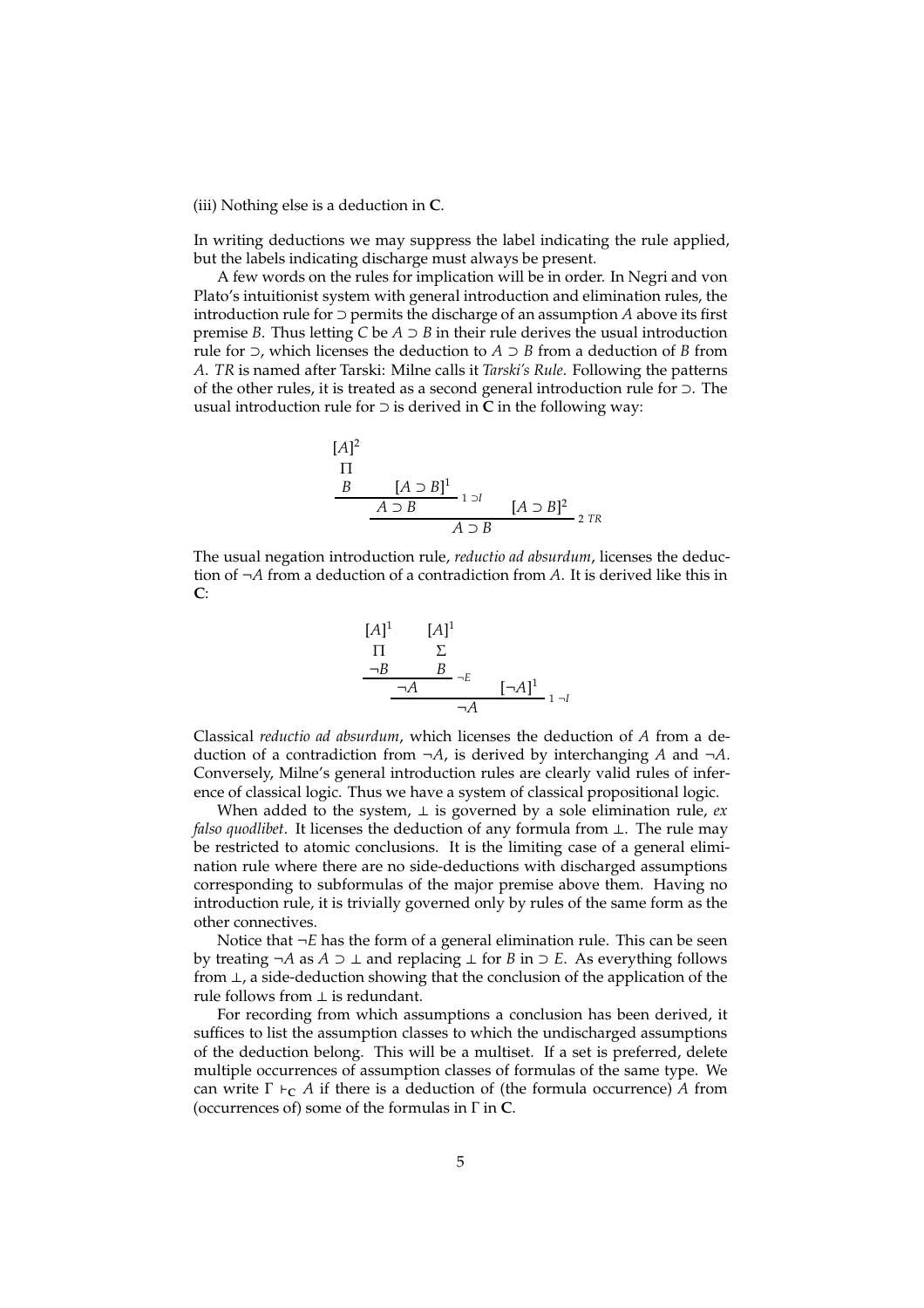The premise *A* of ⊃ *E* and ¬*A* and *C* in all four elimination rules are normally called the minor premises, but in the current system it is useful to have terminology that allows to distinguish them.

#### **Definition 3 (Terminology for Premises and Discharged Assumptions)**

(i) In applications of the elimination rules, formula occurrences taking the places of *A* ∧*B*, *A* ⊃ *B*, *A* ∨*B* and ¬*A* to the very left above the line are the *major premises*; formula occurrences taking the places of *C* are the *arbitrary premises*, and a formula occurrence taking the place of *A* in an application of ⊃ *E* and in ¬*E* is the *minor premise* of those rules.

(ii) In applications of ∧*I*, ∨*I*, ⊃ *I*, formula occurrences taking the places of *A* and *B* to the very left above the line are the *specific premises* (both in case of ∧*I*), and those taking the place of *C* to their right are also called the *arbitrary premises*; formula occurrences taking the places of the discharged assumptions  $A \wedge B$ , *A* ∨ *B*, *A* ⊃ *B* and ¬*A* are the *major assumptions discharged by* applications of ∧*I*, ∨*I*, ⊃ *I*, *TR* and ¬*I*, and those taking the places of the discharged assumptions *A* in ¬*I* and *TR* are the *minor assumptions discharged by* applications of those rules.

### Like ⊥*E*, ¬*I* has no arbitrary premises.

Vacuous discharge happens when in an application of a rule that permits discharge no formula is in fact discharged. In systems of natural deduction with the rules of Gentzen and Prawitz, applications of rules with vacuous discharge above arbitrary premises are removed from deductions by what is often called *simplification conversions*[6](#page-5-0) The procedure is obvious, and I will give no details here. In **C**, all vacuous discharge happens above arbitrary premises, and there it is clearly superfluous: instead of applying a rule and discharging vacuously, we might as well go on with the deduction straight from the arbitrary premise. In **C** there is no need for vacuous discharge at all, and in the following, I will assume that any deduction is cleaned up so as to contain no vacuous discharge above arbitrary premises; in particular, I will assume that this is done should vacuous discharge above an arbitrary premise arise as a result of the conversions of deductions to be given in section 4. In ∧*E*, it is of course often necessary to make use of the option of discharging only one assumption.

## **3 Comparison with Parigot's Free Deduction**

The feature of Milne's system that all conclusions of rules are identical to an arbitrary premise and hence no logical constants appear below the inference line in any of the general statements of its rules has a close parallel in Michel Parigot's system of free deduction [\(Parigot, 1992\)](#page-23-5). This is a system of multiple conclusion sequent calculus for classical logic where it is also the case that no formulas with logical constants appear in the conclusions of the general statement of the rules:

Axiom

*A* ⊢ *A*

<span id="page-5-0"></span><sup>6</sup>See, e.g., [\(Troestra and Schwichtenberg](#page-23-14), [2000,](#page-23-14) 181).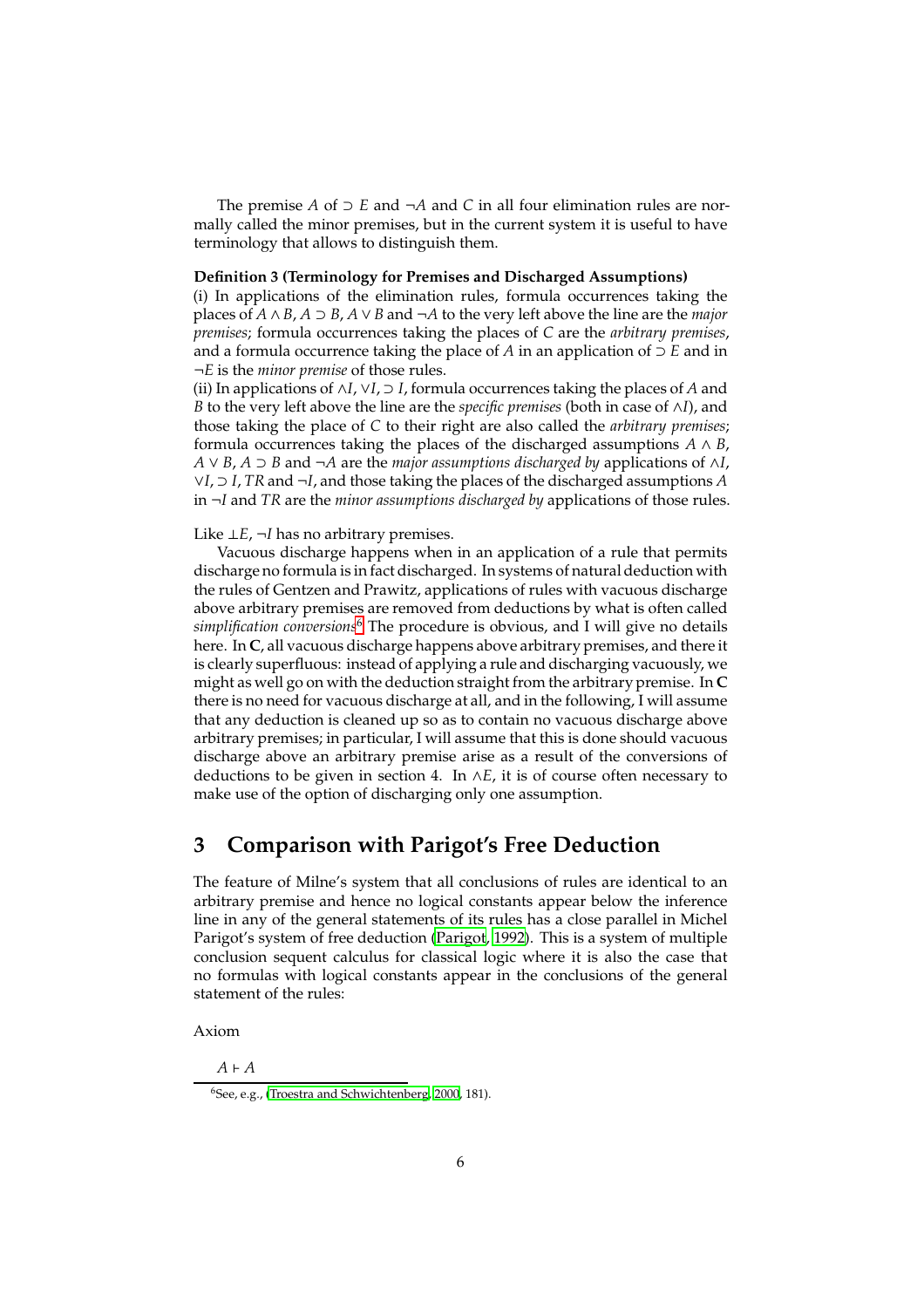Conjunction

$$
L \wedge: \frac{\Gamma, A \wedge B \vdash \Delta \qquad \Pi \vdash A, \Sigma \qquad \Pi' \vdash B, \Sigma'}{\Gamma, \Pi, \Pi' \vdash \Delta, \Sigma, \Sigma'}
$$
\n
$$
R \wedge: \frac{\Gamma \vdash A \wedge B, \Delta \qquad \Pi, A \vdash \Sigma}{\Gamma, \Pi \vdash \Delta, \Sigma} \qquad \frac{\Gamma \vdash A \wedge B, \Delta \qquad \Pi, B \vdash \Sigma}{\Gamma, \Pi \vdash \Delta, \Sigma}
$$

Disjunction

$$
LV: \frac{\Gamma, A \vee B \vdash \Delta \qquad \Pi \vdash A, \Sigma}{\Gamma, \Pi \vdash \Delta, \Sigma} \qquad \frac{\Gamma, A \vee B \vdash \Delta \qquad \Pi \vdash B, \Sigma}{\Gamma, \Pi \vdash \Delta, \Sigma}
$$
  

$$
RV: \frac{\Gamma \vdash A \vee B, \Delta \qquad \Pi, A \vdash \Sigma \qquad \Pi', B \vdash \Sigma'}{\Gamma, \Pi, \Pi' \vdash \Delta, \Sigma, \Sigma'}
$$

Negation

$$
L \neg \colon \frac{\Gamma, \neg A \vdash \Delta \qquad \Pi, A \vdash \Sigma}{\Gamma, \Pi \vdash \Delta, \Sigma} \qquad \quad R \neg \colon \frac{\Gamma \vdash \neg A, \Delta \qquad \Pi \vdash A, \Sigma}{\Gamma, \Pi \vdash \Delta, \Sigma}
$$

Implication

$$
L \supset: \frac{\Gamma, A \supset B \vdash \Delta \qquad \Pi, A \vdash \Sigma}{\Gamma, \Pi \vdash \Delta, \Sigma} \qquad \frac{\Gamma, A \supset B \vdash \Delta \qquad \Pi \vdash B, \Sigma}{\Gamma, \Pi \vdash \Delta, \Sigma}
$$

$$
R \supset: \frac{\Gamma \vdash A \supset B, \Delta \qquad \Pi \vdash A, \Sigma \qquad \Pi', B \vdash \Sigma'}{\Gamma, \Pi, \Pi' \vdash \Delta, \Sigma, \Sigma'}
$$

Γ, Δ, Π, Σ are sets of formulas. Weakening and contraction may be added either in their usual form as explicit rules or in an implicit form through the conventions that active formulas need not occur in a premise and that the conclusions of rules are contracted.

Parigot explains how to obtain common systems of sequent calculus and natural deduction for classical logic from free deduction. In both cases, some of the premises of the rules of free deduction are replaced by axioms and then suppressed [\(Parigot](#page-23-5), [1992](#page-23-5), 367f). Parigot gives the examples of a common formulation of the classical sequent calculus<sup>[7](#page-6-0)</sup> and a system of natural deduction with multiple conclusions.

Milne's system can be obtained from Parigot's by using replacing its right conjunction rules by a variant [\(Parigot, 1992,](#page-23-5) 364):

$$
R \wedge': \frac{\Gamma \vdash A \wedge B, \Delta \qquad \Pi, A, B \vdash \Sigma}{\Gamma, \Pi \vdash \Delta, \Sigma}
$$

Instead of replacing premises by axioms and suppressing them, we simply restrict the succedents of sequents of free deduction to single conclusions in the most obvious way. Right rules turn into general elimination rules. Left rules

<span id="page-6-0"></span> $^7$ With explicit rules for weakening and contraction on the left and right, it is the calculus called **G1c** with a primitive negation operator and without ⊥ [\(Troestra and Schwichtenberg](#page-23-14), [2000,](#page-23-14) 61), and with alternative rules for implication: Parigot's system has two right rules for ⊃: in one rule Π ⊢ *A* ⊃ *B*,Σ is inferred from Π, *A* ⊢ Σ, in the other from Π ⊢ *B*,Σ.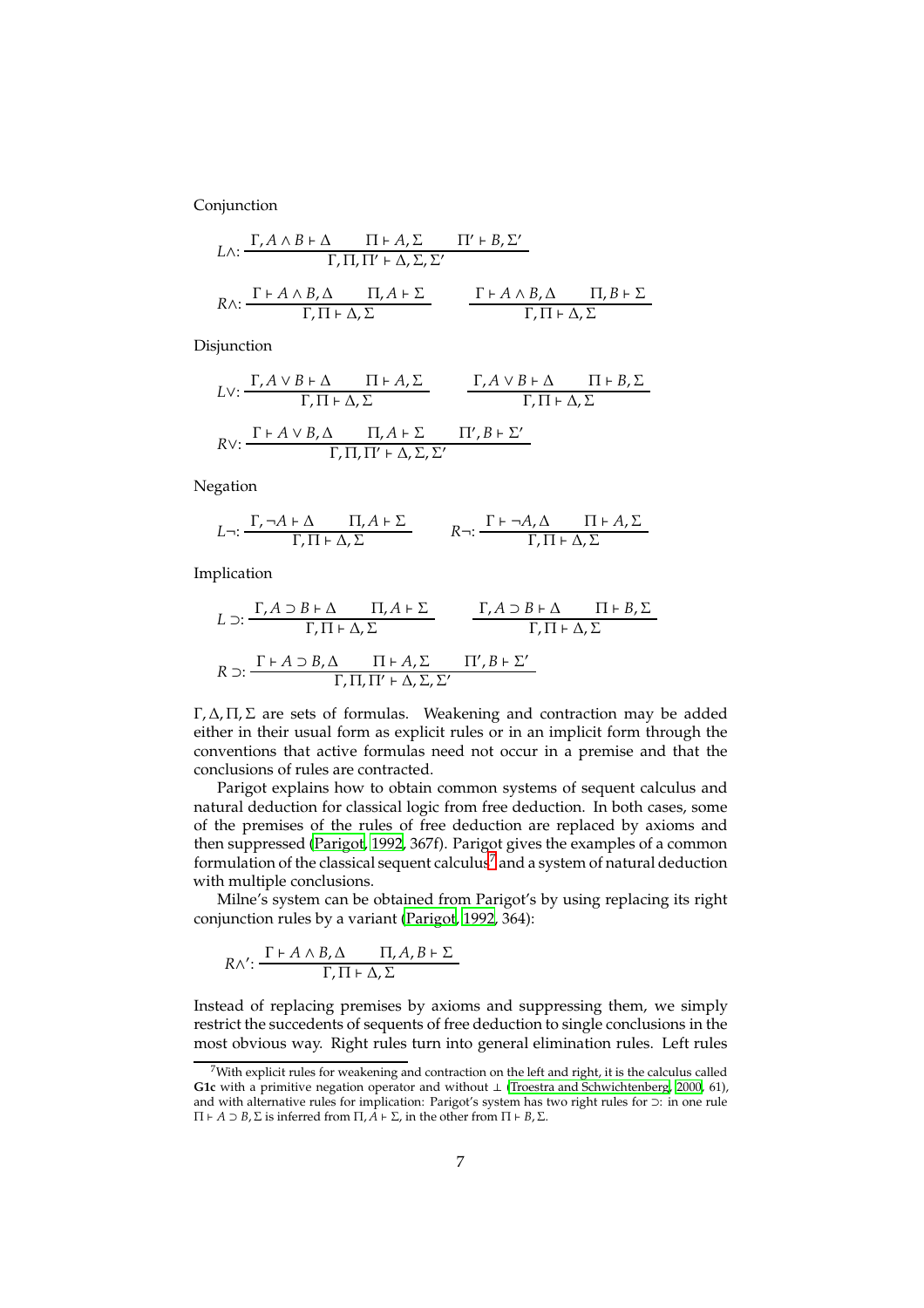turn into general introduction rules. Not carrying an active formula of a rule of free deduction to the left of ⊢ into the conclusion corresponds to the discharge of that formula; active formulas to the right of ⊢ turn into premises of the rules:

 $∧I$ : take *L*∧, let  $∆ = {C}$  and let  $Σ = Σ' = ∅$ .  $\wedge E$ : take *R* $\wedge'$ , let  $\Sigma = \{C\}$  and let  $\Delta = \emptyset$ . ∨*I*: take *L*∨, let ∆ = {*C*} and let Σ = ∅. ∨*E*: take *R*∨, let ∆ = ∅ and let Σ = Σ′ = {*C*}. ¬*I*: take *L*¬, let ∆ = Σ = {*C*}. ¬*E*: take *L*¬, let ∆ = Σ = ∅ in the premise and {*C*} in the conclusion. *TR*: take the first *L*  $\supset$ , let  $\Delta = \sum$  = {*C*} ⊃ *I*: take the second *L* ⊃ and let ∆ = {*C*} and let Σ = ∅.  $\supset$  *E*: take *R*  $\supset$  and let  $\Delta = \Sigma = \emptyset$  and let  $\Sigma' = \{C\}.$ 

The result is Milne's system when written in natural deduction in sequent calculus style.

At one point the correspondence is not quite so perfect: in  $\neg E$ , the succedents of the premises and the conclusion are treated differently. But this is a minor blemish. It could be remedied by adding  $\perp$  to the system and treating  $\neg$  as defined in terms of it and ⊃.

A closer comparison of the proof-theoretic properties of Milne's system with Parigot's free deduction and other systems of classical logic found in the literature merits its own investigation is left for another occasion.

## **4 Normalisation for C**

We begin by adjusting the common notion of a maximal formula to deductions in **C**:

**Definition 4 (Maximal Formula)** A *maximal formula* in a deduction in **C** with main operator  $*$  is an occurrence of a formula  $A * B$  or  $* A$  (i.e.  $*$  is  $\neg$ ) that is the major premise of an application of ∗*E* and the major assumption discharged by an application of ∗*I* or *TR* in case ∗ is ⊃.

Maximal formulas are removed from deductions by procedures to be given shortly. But first an observation about negation.

It would be possible to restrict the conclusion of ¬*E* to formulas not having ⊃, ∧ or ∨ as main connectives. Similar constructions that show that ⊥*E* can be restricted to atomic conclusions are easily adapted to  $\neg E$  of **C**. We cannot, however, restrict the conclusion to atomic formulas nor to literals: they sometimes need to be of the form ¬*C*, where *C* may be a complex formula.

An attempt to avoid deriving  $\neg C$  by  $\neg E$  while also avoiding the creation of a maximal formula would need to appeal to ¬*I* where the major assumption discharged by the application of the rule is also the right arbitrary premise and of the same shape as the conclusion. Hence we would need to derive ¬*C* from *C* to gain the left arbitrary premise using the premises ¬*A* and *A* of the application of ¬*E* that concluded ¬*C*. The only way to do so would be to derive ¬*C* from *A* and ¬*A*, which was to be avoided.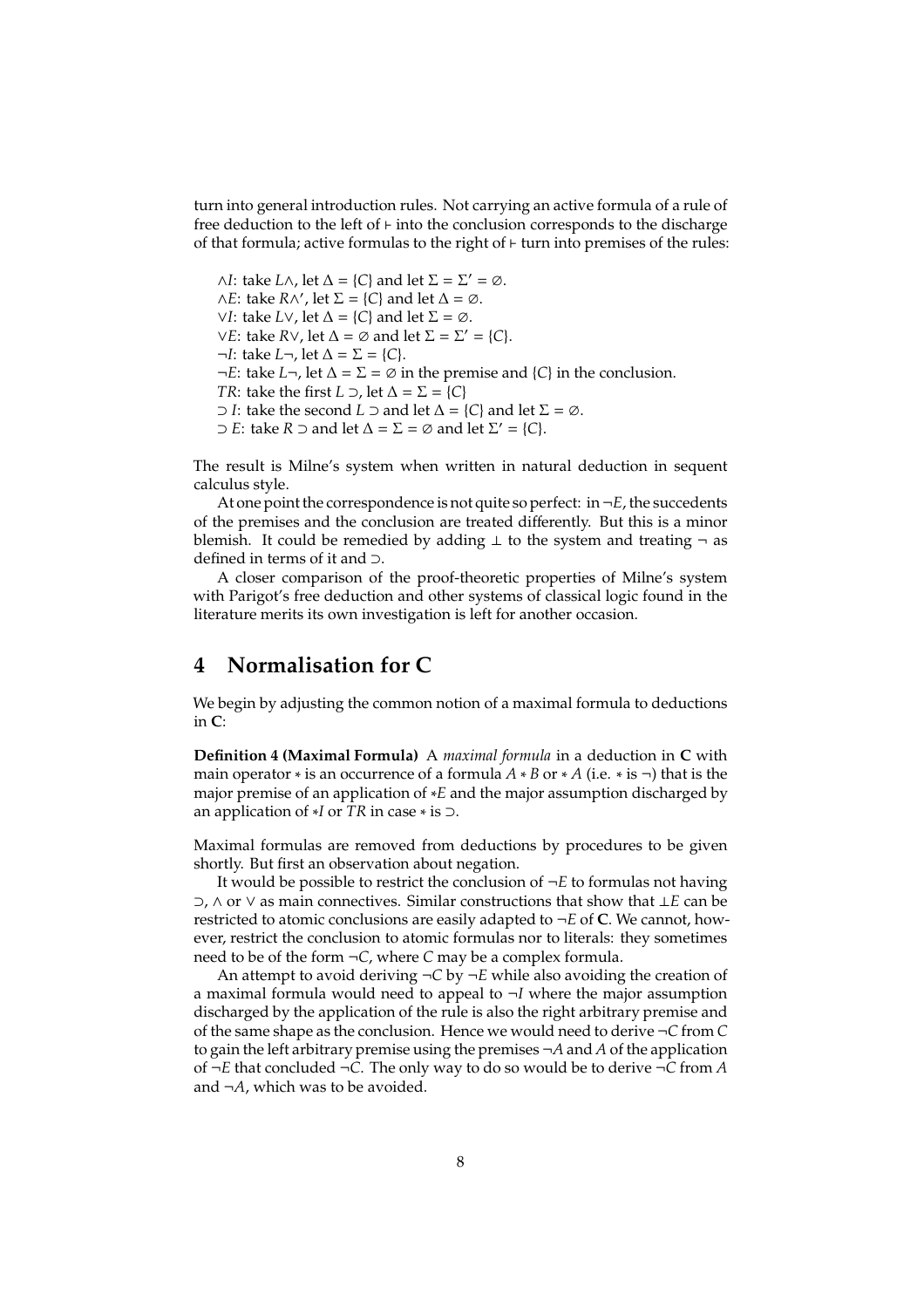¬*E* will therefore be treated like all the other elimination rules and it will be shown that its conclusion need never be the major premise of an elimination rule.

Applications of general introduction and elimination rules except¬*E* require deductions of arbitrary premises *C* which also provide the conclusion of the application of the rule. They form part of a sequence of formula occurrences of the same shape<sup>[8](#page-8-0)</sup>:

**Definition 5 (Segment)** A segment is a sequence of formula occurrences  $C_1 \ldots C_n$ in a deduction such that either

(i)  $n > 1$  and for all  $i < n$ ,  $C_i$  is an arbitrary premise of an application of a rule and  $C_{i+1}$  is its conclusion, and  $C_n$  is not an arbitrary premise of an application of a rule; or

(ii)  $n \geq 1$  and  $C_1$  is the conclusion of  $\neg E$  and for all  $i < n$ ,  $C_i$  is an arbitrary premise of an application of a rule and  $C_{i+1}$  is its conclusion, and  $C_n$  is not an arbitrary premise of an application of a rule.

The *length* of a segment is the number of formula occurrences of which it consists, its *degree* the degree of any such formula. As  $C_1 \ldots C_n$  are all of the same shape, I will speak of the formula (as a type) constituting the segment.

Every conclusion of ¬*E* forms part of a segment of length 1. The motivation for classifying conclusions of  $\neg E$  as giving rise to segments is that this rule is like a crossing between ⊃ *E* and ⊥*E*: it has a minor premise, like ⊃ *E*, but lacks arbitrary premises, like ⊥*E*.

Due to the ban on vacuous discharge above arbitrary premises, in all other cases the first formula of a segment is an arbitrary premise discharged by an introduction rule the conclusion of which is the second formula of the segment.

The major, minor and specific premises of rules are either assumptions or the last formulas of segments.

**Definition 6 (Maximal Segment)** A *maximal segment* is a segment the last formula of which is the major premise of an elimination rule.

Maximal segments are removed from deductions by procedures to be given shortly. It will be a consequence of their successive application that maximal segments the first formula of which is the conclusion of ¬*E* are removed from deductions.

**Definition 7 (Normal Form)** A deduction is in *normal form* if it contains neither maximal formulas nor maximal segments.

It will be shown that any deduction can be brought into normal form by successive and systematic application of the procedures to be given now, which remove maximal segments and formulas from deductions. I will call the deduction to which such a procedure is applied the *initial* deduction and the result the *reduced* deduction.

First we need to take care of a minor issue. In the initial deduction, more assumptions of the form *A*∗*B* or∗ *A* than the maximal formula to be removed by the procedure may be discharged above the arbitrary premise of the introduction rule. There are several ways of dealing with this issue. A fuller discussion

<span id="page-8-0"></span><sup>8</sup>See footnote 1.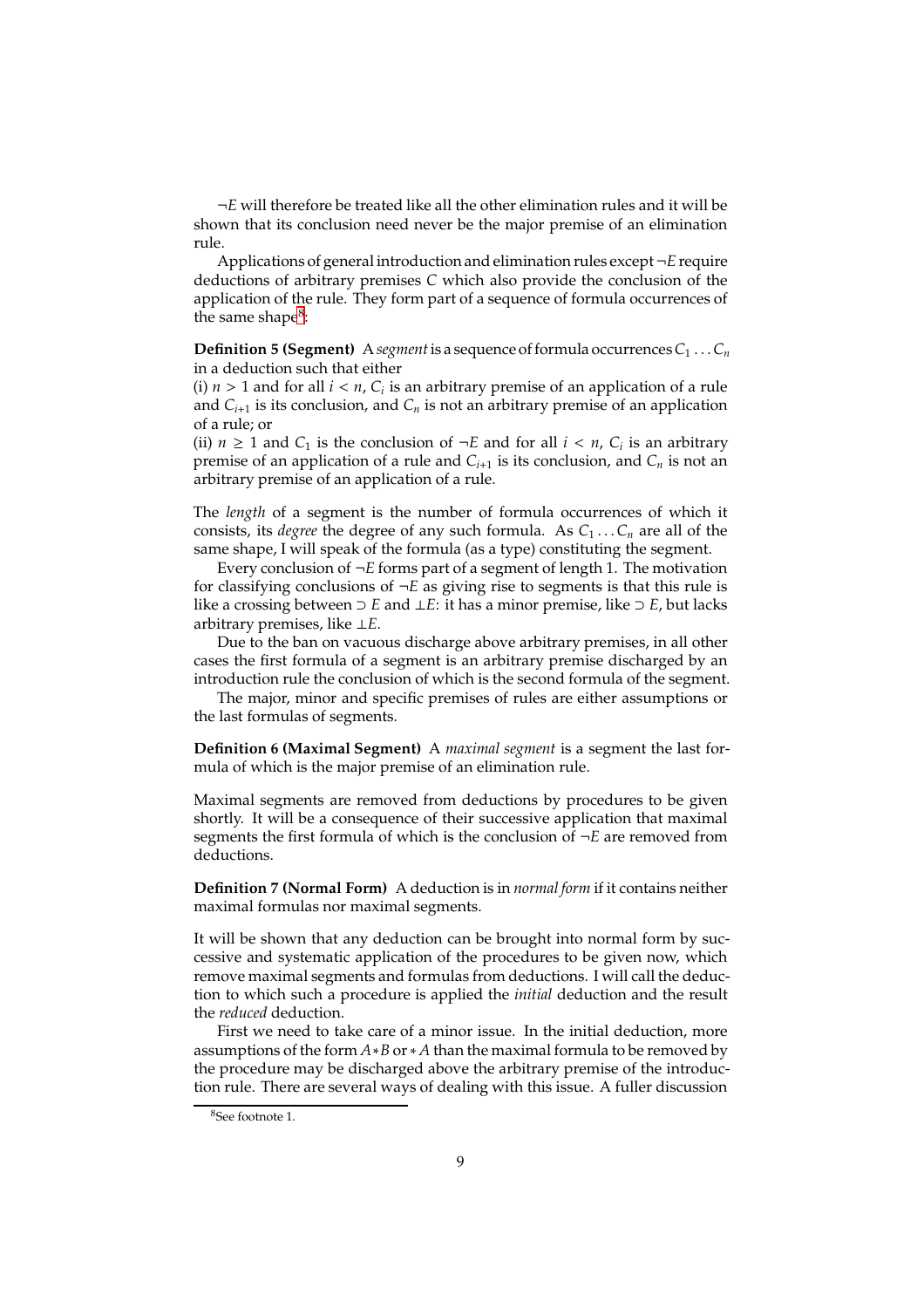of the options is reserved for the companion piece to the present paper which covers intuitionist logic (Kürbis, 2021). Here I will simply adopt the easiest solution to the problem, which consists in the observation that any application of a general introduction rule can be transformed into one that discharges exactly one major assumption. An advantage besides simplicity is that the normalisation theorem for **C** with rules so restricted transposes directly to a system of classical logic with the more common introduction rules in the style of Gentzen and Prawitz. This will be established in the conclusion to the present paper.

Suppose, for instance, one wanted to discharge *n* formula occurrences of the type  $A \vee B$  by an application of  $\vee I$ :



Then instead of making this one application of ∨*I*, one can apply it *n* times:



The cases for the other connectives are similar.

There are now two options: either make the restriction part of the construction of deductions, or first transform a given deduction into one that satisfies the restriction before the reduction procedures are applied. Either option works, as the system with the unrestricted introduction rules and the system with their restricted versions are evidently equivalent. Obviously any application of a restricted introduction rule is also a correct application of the unrestricted version, and the converse holds in virtue of the following:

**Lemma 1** *Any deduction can be transformed into one in which every application of a general introduction rules discharges exactly one major assumption.*

*Proof.* By the ban on vacuous discharge above arbitrary premises, the transformations indicated above and an induction over a suitable measure of the complexity of deductions, e.g. the number of applications of introduction rules discharging multiple formula occurrences of highest degree in a deduction. Take such an application such that no other such application stands above it in the deduction. Applying the transformation reduces the measure.

Moreover, any sequence of applications of introduction rules as in the example above can be collapsed into one application, so one could, after maximal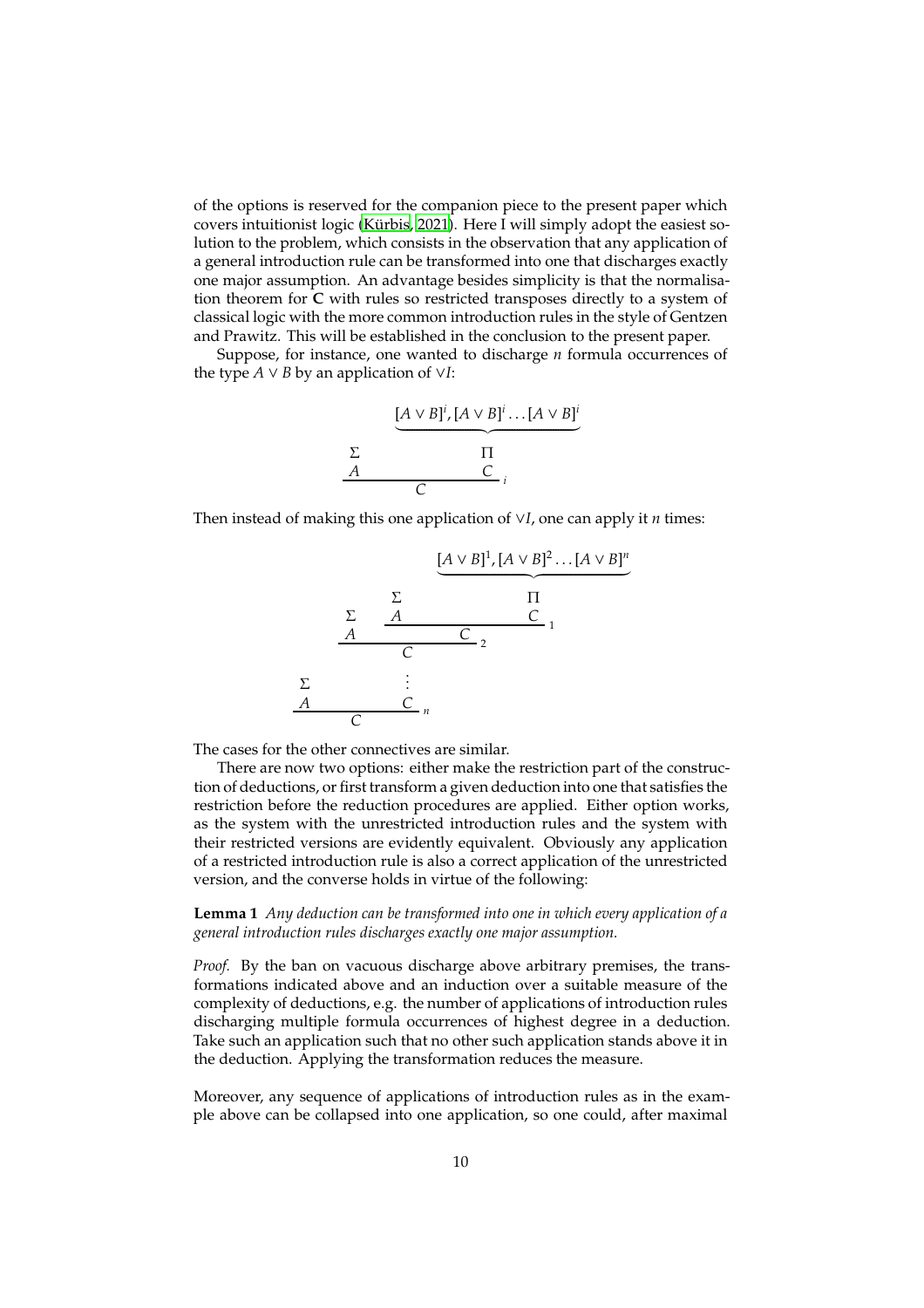formulas have been removed from a deduction, also simplify it again in that respect.

As it lends itself to a very straightforward normalisation proof, unless otherwise stated, in the following I assume what I call the *unique discharge convention* on introduction rules: every application of an introduction rule for ∗ discharges exactly one formula occurrence of the form *A* ∗ *B* or ∗ *A*.

Now for the procedures to remove maximal segments and formulas from deductions. Concerning the procedures to remove maximal formulas of the form *A* ⊃ *B* and ¬*A*, observe once more that all discharge happens above arbitrary premises, and so they can be used to conclude any formula. This observation is used to ensure that assumptions that may have been discharged in the initial deduction are also discharged in the reduced deduction: we will reuse certain applications of rules that discharge assumptions in the initial deduction with new arbitrary premises and conclusions in the reduced deduction for the purpose of ensuring the conclusion of the reduced deduction does not depend on more formulas than the conclusion of the initial deduction.

### *Reduction Procedures for Maximal Formulas*

Maximal formulas are removed from deductions by applying the following *reduction procedures for maximal formulas*, where Π, Σ above [*A*], [*B*] indicate that these deductions are used to conclude each formula occurrence in the assumption class to which *A*, *B* belong (assumption class markers are deleted):

1. The maximal formula is of the form *A* ∧ *B*. Convert the deduction on the left into the deduction on the right:

$$
[A]^i [B]^j \longrightarrow \Sigma_1 \Sigma_2
$$
  
\n
$$
\begin{array}{ccc}\n & \Pi_1 & & [A] [B] \\
\hline\nC & i,j & \rightarrow & \Pi_1 \\
\Sigma_1 & \Sigma_2 & \Pi_2 & & \cup \\
A & B & D & k & D\n\end{array}
$$

2. The maximal formula is of the form  $A \vee B$ . Convert the deduction on the left into the deduction on the right:

$$
[A]^i \t [B]^j \t \Sigma_1
$$
  
\n
$$
[A \vee B]^k \t C \t C
$$
  
\n
$$
\Sigma_1 \t [A]
$$
  
\n
$$
\Sigma_1 \t \Sigma_1 \t \Sigma_2 \t \Sigma_3 \t \Sigma_4
$$
  
\n
$$
\Sigma_1 \t \Sigma_1 \t \Sigma_2 \t \Sigma_3 \t \Sigma_4
$$
  
\n
$$
\Sigma_1 \t \Sigma_1 \t \Sigma_1 \t \Sigma_2 \t \Sigma_3 \t \Sigma_1 \t \Sigma_1 \t \Sigma_1 \t \Sigma_2 \t \Sigma_1 \t \Sigma_1 \t \Sigma_2 \t \Sigma_1 \t \Sigma_1 \t \Sigma_1 \t \Sigma_2 \t \Sigma_1 \t \Sigma_1 \t \Sigma_2 \t \Sigma_1 \t \Sigma_1 \t \Sigma_1 \t \Sigma_1 \t \Sigma_1 \t \Sigma_1 \t \Sigma_1 \t \Sigma_1 \t \Sigma_1 \t \Sigma_1 \t \Sigma_1 \t \Sigma_1 \t \Sigma_1 \t \Sigma_1 \t \Sigma_1 \t \Sigma_1 \t \Sigma_1 \t \Sigma_1 \t \Sigma_1 \t \Sigma_1 \t \Sigma_1 \t \Sigma_1 \t \Sigma_1 \t \Sigma_1 \t \Sigma_1 \t \Sigma_1 \t \Sigma_1 \t \Sigma_1 \t \Sigma_1 \t \Sigma_1 \t \Sigma_1 \t \Sigma_1 \t \Sigma_1 \t \Sigma_1 \t \Sigma_1 \t \Sigma_1 \t \Sigma_1 \t \Sigma_1 \t \Sigma_1 \t \Sigma_1 \t \Sigma_1 \t \Sigma_1 \t \Sigma_1 \t \Sigma_1 \t \Sigma_1 \t \Sigma_1 \t \Sigma_1 \t \Sigma_1 \t \Sigma_1 \t \Sigma_1 \t \Sigma_1 \t \Sigma_1 \t \Sigma_1 \t \Sigma_1 \t \Sigma_1 \t \Sigma_1 \t \Sigma_1 \t \Sigma_1 \t \Sigma_1 \t \Sigma_1 \t \Sigma_1 \t \Sigma_1 \t \Sigma_1 \t \Sigma_1 \t \Sigma_1 \t \Sigma_1 \t \Sigma_1 \t \Sigma_1 \t \Sigma_1 \t \Sigma_1 \t \Sigma_1 \t \Sigma_1 \t \Sigma_1 \t \Sigma_1 \t \Sigma_1 \t \Sigma_1 \t \Sigma_1 \t \Sigma_1 \t \Sigma_1 \t \Sigma_1 \t \Sigma_1 \t \Sigma_1 \t \Sigma_
$$

Similarly for the case where the premise of  $\vee I$  is *B* concluded by  $\Sigma_2$ .

3. The major premise of ⊃ *E* is discharged by ⊃ *I*. Convert the deduction on the left into the deduction on the right: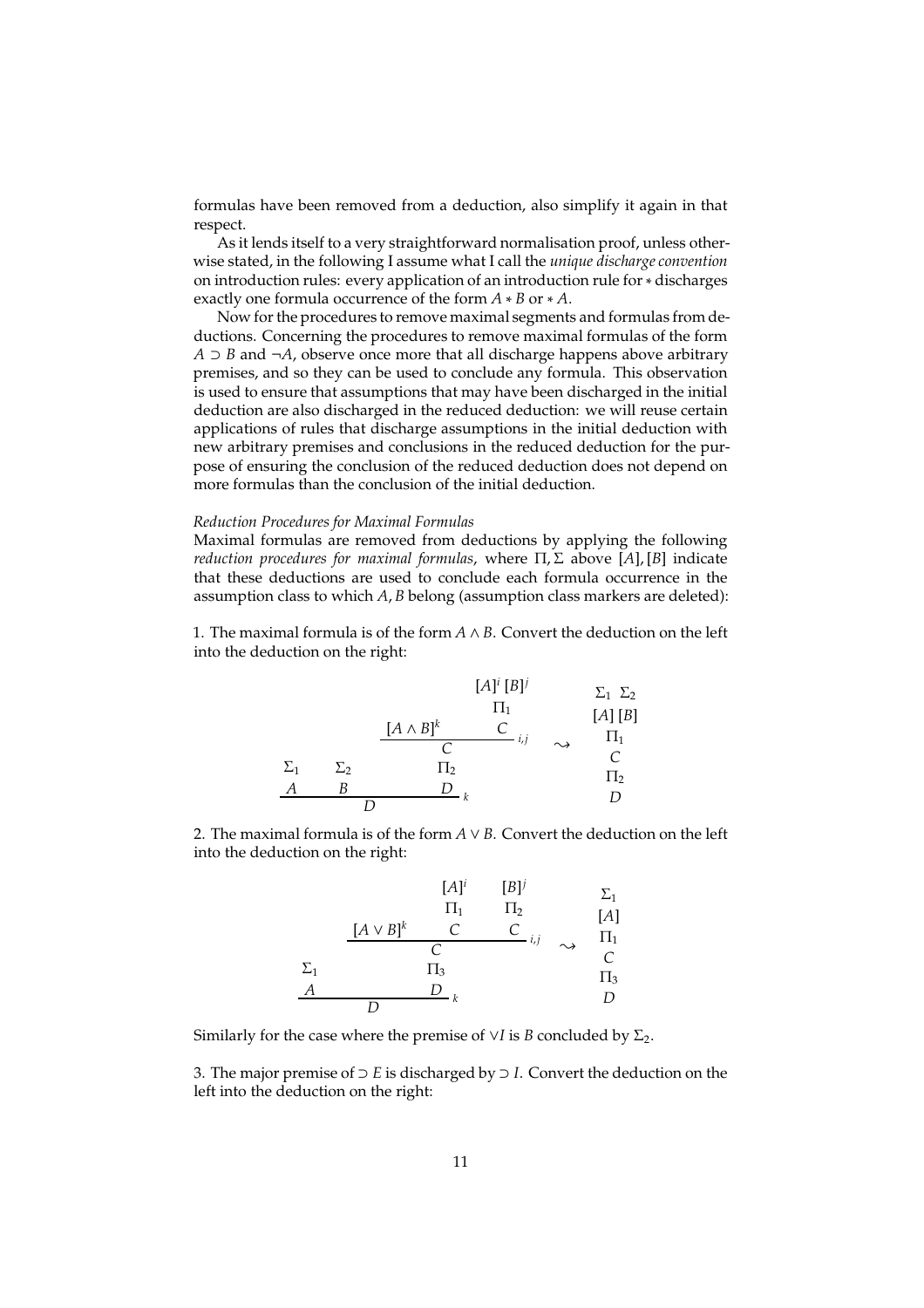

4. The major premise of ⊃ *E* is discharged by *TR*. Convert the deduction on the left into the deduction on the right, where  $\Xi^*$  is constituted by applications of rules in  $\Xi$  that discharge assumptions in  $\Pi_1$ :

| $[B]^k$         | $\Pi_1$                                   |                 |                 |                   |
|-----------------|-------------------------------------------|-----------------|-----------------|-------------------|
| $[A]^i$         | $[\underline{A} \supset \underline{B}]^j$ | $\underline{A}$ | $\underline{C}$ | $[\underline{A}]$ |
| $[A]^i$         | $[\underline{C} \supset \underline{C}]^k$ | $\sim$          | $\Sigma$        |                   |
| $\Sigma$        | $\Xi$                                     | $\Xi^*$         |                 |                   |
| $\underline{D}$ | $\underline{D}$                           | $i,j$           | $\underline{D}$ |                   |

 $\Xi^*$  is constructed in the following way. Let  $\rho_1 \dots \rho_n$  be the sequence of applications of rules in  $\Xi$  that discharge assumptions in  $\Pi_1$  from top to bottom. Let  $\rho_1^*$  be an application of the same rule as  $\rho_1$ , with its major, minor and specific premises concluded as in  $\rho_1$  and its arbitrary premises and conclusion replaced by *D*. If  $\rho_1^*$  has only one arbitrary premise, conclude it with the deduction ending in the upper *D* in the schematic representation of the reduction procedure (i.e. it is concluded by  $\Sigma$ , in turn the continuation of  $\Pi_1$  through *A*). If  $\rho_1^*$  has two arbitrary premises, then one is concluded as described previously, and to conclude the other, observe that in that case Ξ contains a subdeduction of *D* from the conclusion *E* of  $\rho_1$ : append it to the deduction concluding the other arbitrary premise of  $\rho_1$  to conclude the other arbitrary premise of  $\rho_1^*$ , deleting redundant applications of rules (i.e. those discharging assumptions that do not stand above that arbitrary premise of  $\rho_1$ ). Continue in the same way with  $\rho_2$ until you reach ρ*n*.

Examples of applications of the reduction procedures will make this more concrete, and I will give two shortly. For now, notice that the reduction procedure removes the maximal formula  $A \supset B$  without introducing any new ones, as it only uses (some of the) material already present in Ξ.

5. The maximal formula is of the form ¬*A*. Convert the deduction on the left into the deduction on the right, where  $\Xi^*$  is constructed from all those applications of rules in  $\Xi$  that discharge assumptions in  $\Pi_1$  as in the previous reduction procedure:

| $[A]^i$         | $\frac{[-A]^j$  | $A$    | $[A]$    |
|-----------------|-----------------|--------|----------|
| $\Sigma$        | $\Xi$           | $\sim$ | $\Sigma$ |
| $\underline{C}$ | $\underline{C}$ | $i,j$  | $\Xi^*$  |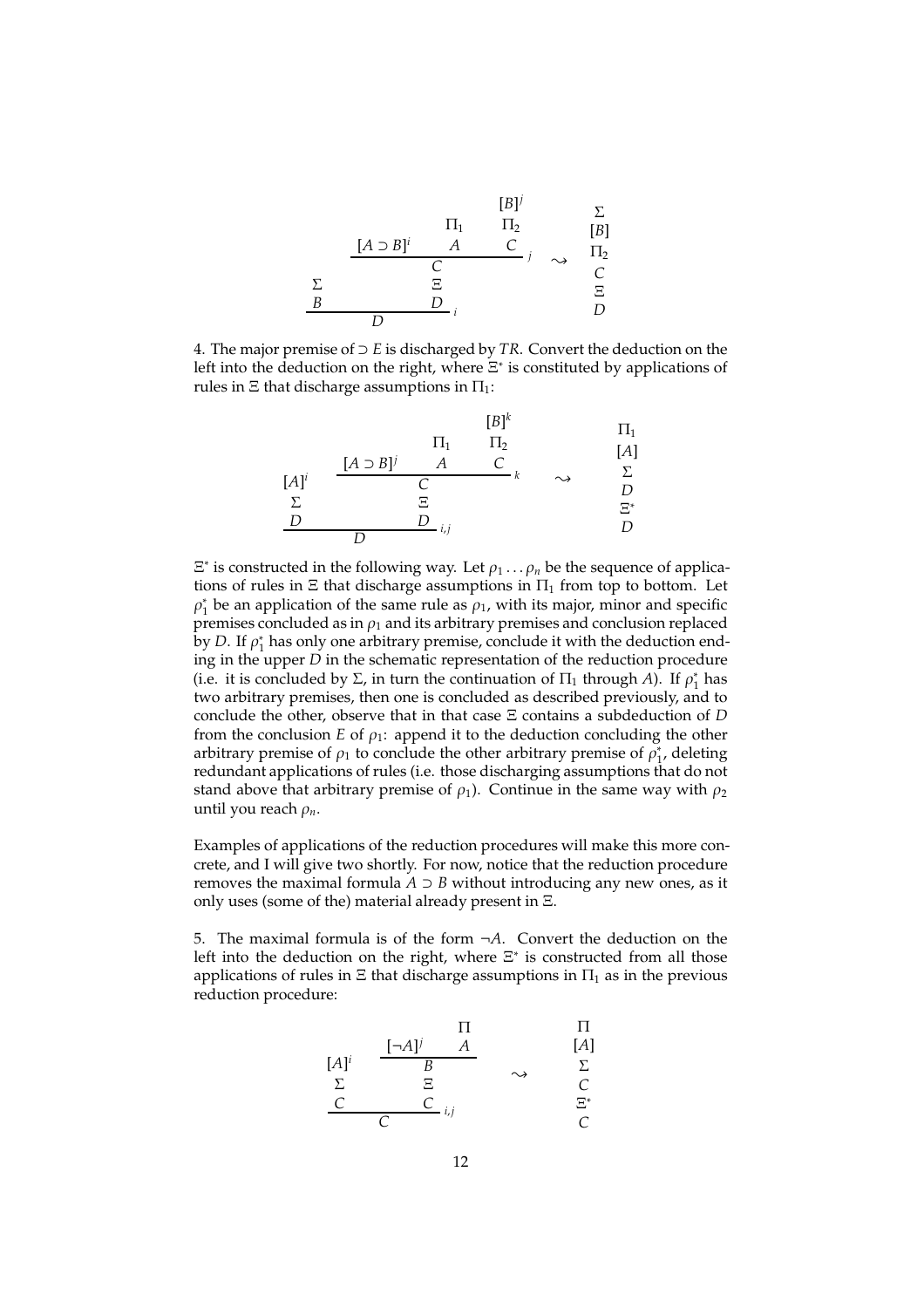This completes the reduction procedures for maximal formulas.

*Examples.* Let's illustrate the method of reusing rules that discharge assumptions in the reduced assumption with two examples. First, suppose there is a sole application of a rule below the major premise discharged by ¬*I* and above its right arbitrary premise that discharges an assumption above the minor premise of ¬*E*, and let it be ∨*E*:



In this case any applications of rules in  $\Xi_2$  can only be of  $\neg E$ , and any application of a rule in Ξ<sup>4</sup> that discharges assumptions (i.e. rules other than ¬*E*) discharge them in  $\Xi_2$ .  $\Xi$  of the schematic representation of the reduction procedure for maximal formulas of the form  $\neg A$  is constituted by  $\Xi_1$ ,  $\Xi_2$ ,  $\Xi_3$ ,  $\Xi_4$  in the example. Ξ ∗ consists of an application of ∨*E* with its major premise derived by Ξ1, its first arbitrary premise derived by  $\Pi$  and  $\Sigma$ , and the second arbitrary premise derived by  $\Xi_3$  and applications of those rules of  $\Xi_4$ , call them  $\Xi_4^*$ , that do not discharge assumptions in  $\Xi_2$  (these become redundant). The reduced deduction is:

| $[B]$ <sup>1</sup><br>П<br>$[A]$<br>Σ | $[E]^2$<br>$\Xi_3$<br>$[D]$<br>$\Xi^{*}_{\scriptscriptstyle{A}}$ |
|---------------------------------------|------------------------------------------------------------------|
| F                                     | F<br>1,2                                                         |
|                                       | F                                                                |

As all discharge happens above arbitrary premises, we could also first permute the application of ∨*E* in the initial deduction downwards to conclude with *F*. This would duplicate  $\Xi_4$  and in most cases create redundant applications of rules in the copy of  $\Xi_4$  under  $\Xi_3$ , which are to be removed. Then apply the reduction procedure. The result would be the same in this example, but in the general case this method is not enough, as applying the reduction procedure removes  $\Xi_2$  from the deduction, and some of it may be needed to discharge assumptions in Π: these rules would still have to be reused somehow.

Now consider the case in which there are more than one applications of rules discharging assumptions above the minor premise  $A$  of  $\neg E$  in the initial deduction, and let ∨*E* be the top-most such rule. Then all other applications of such rules are in  $\Xi_4$ , and  $\Xi_2$  can disappear in the reduction procedure without loss. After concluding *F* by ∨*E*, the deduction needs to continue with those rules of  $\Xi_4$  that discharge assumptions in  $\Pi$ . This poses no further problem: as discharge happens above arbitrary premises, we can apply the relevant rules of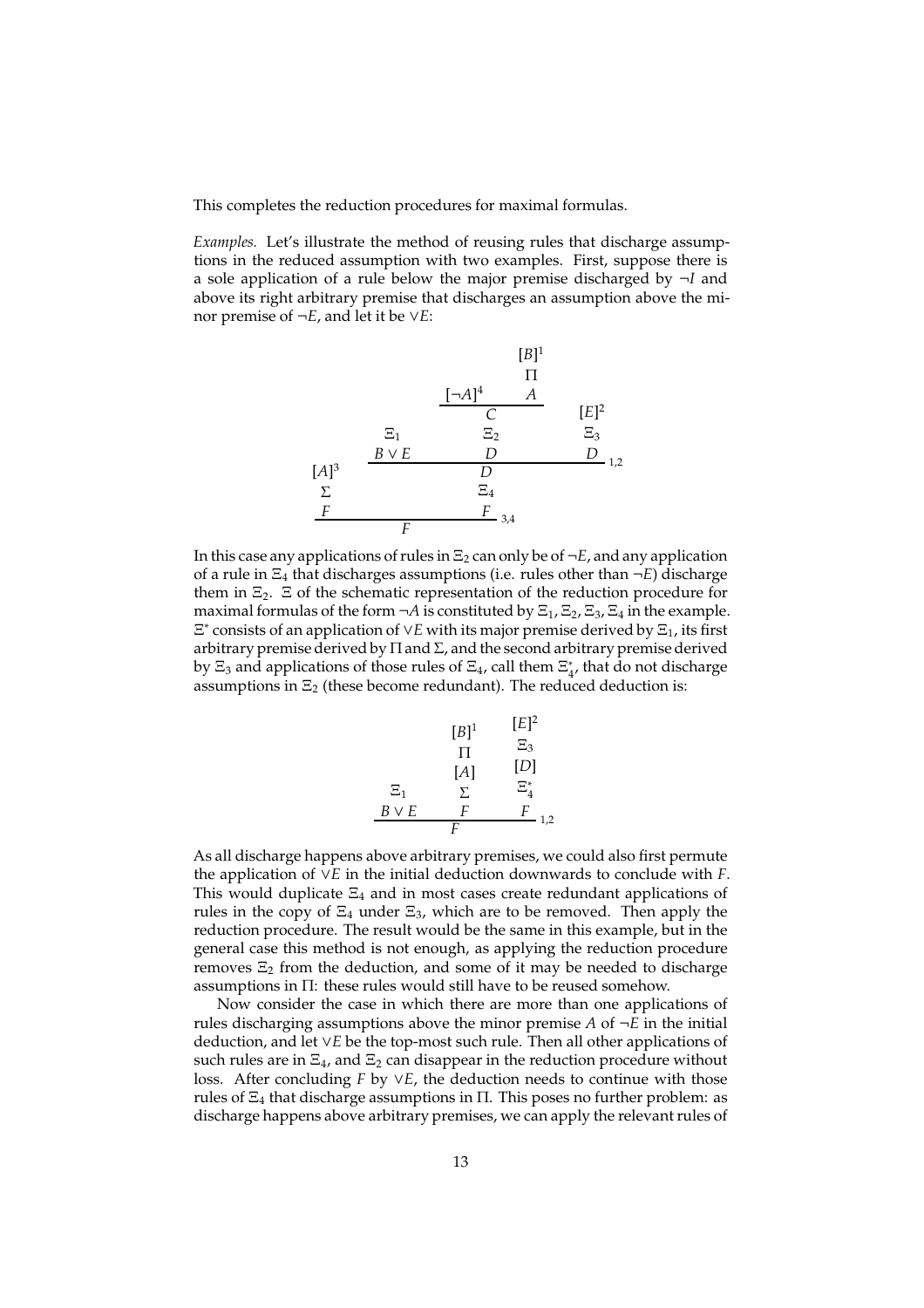Ξ<sup>4</sup> with *F* as the arbitrary premises and conclusions, deriving the major, minor, specific and remaining arbitrary premise (if any) as in Ξ.

As a second example, suppose *TR* is the top most application of a rule below the major premise discharged by ¬*I* and above its right arbitrary premise that discharges an assumption above the minor premise of ¬*E*:



Then Ξ of the schematic representation of the reduction procedure for maximal formulas of the form  $\neg A$  is constituted by  $\Xi_1$ ,  $\Xi_2$ ,  $\Xi_3$ .  $\Xi^*$  consists of an application of *TR* with its left arbitrary premise concluded by Σ, Π, and its right arbitrary premise concluded by  $\Xi_2$  and those applications of  $\Xi_3$ , call them  $\Xi_3^{*1}$ , needed to derive *F* from *D*, and with its conclusion followed by applications of the rules of  $\Xi_3$ , call them  $\Xi_3^*$ , that discharge assumptions in  $\Pi$ . The reduced deduction is:

$$
[B]^{1} \t [B \supset E]^{2}
$$
  
\n
$$
\Pi \t [D]
$$
  
\n
$$
\Sigma \t \Sigma_{3}^{*_{1}}
$$
  
\n
$$
\Sigma \t \Sigma_{3}^{*_{2}}
$$
  
\n
$$
\Sigma_{3}^{*_{3}}
$$

Once more, as all discharge happens above arbitrary premises, constructing  $\Xi_3^{\ast_2}$ from  $\Xi_3$  poses no further problem.

**C** has 10 rules, 4 of which are elimination rules. So there are 40 permutative reduction procedures. Most of them are handled by permuting the application of the elimination rule upwards. The 4 cases where the major premise of an elimination rule is concluded by  $\neg E$  do not really involve any permutation upwards, but I will class them with the permutative reduction procedures. None of this presents any difficulty, so I will only give some of the permutative reduction procedures as examples, the others being similar.

#### *Premutative Reduction Procedures for Maximal Segments*

1. The major premise of ⊃ *E* is derived by ∨*I*. Convert the deduction on top into the deduction below: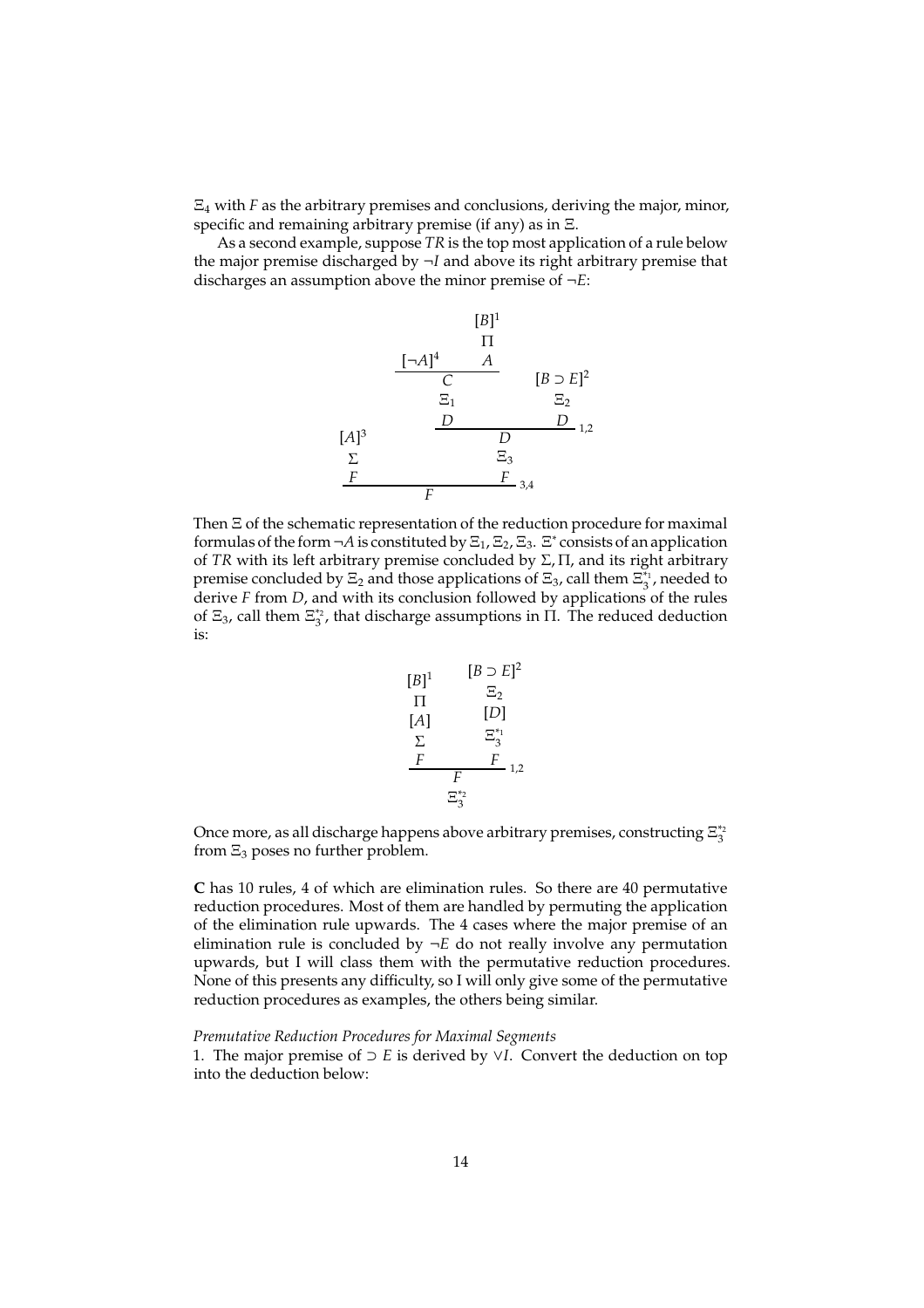

2. The major premise of  $\supset E$  is derived by  $\supset I$ . Convert the deduction on top into the deduction below:



3. The major premise of ⊃ *E* is derived by ∧*E*. Convert the deduction on top into the deduction below:

$$
[A]^i [B]^j
$$
\n
$$
\Pi_1 \qquad \Pi_2 \qquad [D]^k
$$
\n
$$
\underline{A \wedge B \qquad C \supset D} \iota_j \qquad \Sigma_1 \qquad \Sigma_2
$$
\n
$$
\underline{C \supset D} \qquad \vdots \qquad \vdots \qquad \Sigma_1 \qquad \Sigma_2
$$
\n
$$
\uparrow A]^i [B]^j \qquad [D]^k
$$
\n
$$
\Pi_2 \qquad \Sigma_1 \qquad \Sigma_2
$$
\n
$$
\Pi_1 \qquad \underline{C \supset D \qquad C \qquad E} \iota_j
$$
\n
$$
\underline{A \wedge B} \qquad \underline{E} \iota_j
$$

4. The major premise of  $\neg E$  is derived by *TR*. Convert the deduction to the left of  $\rightsquigarrow$  into the one on its right: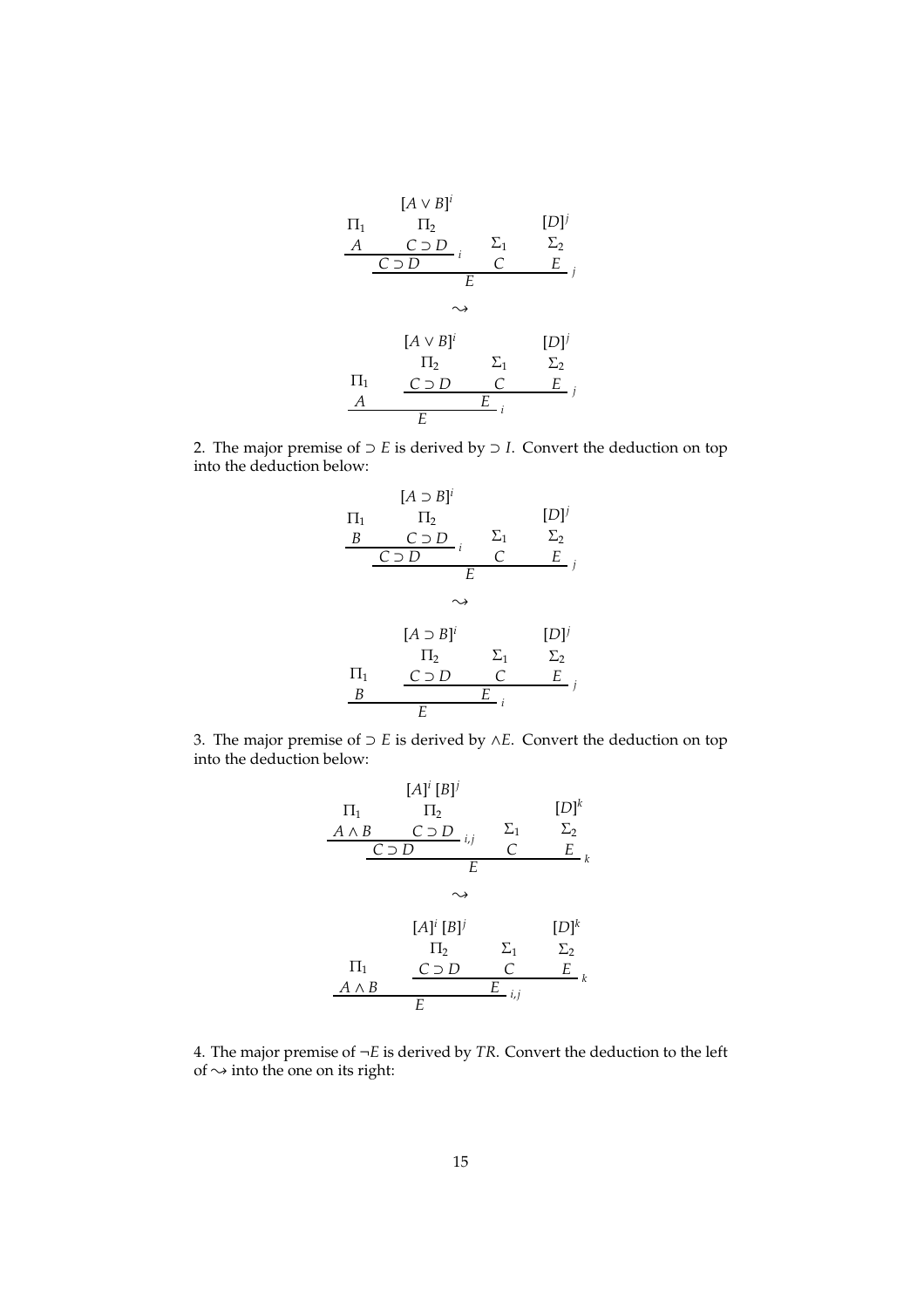| $[A]^i$  | $[A \supset B]^j$ | $[A]^i$      | $[A \supset B]^j$ |          |            |          |
|----------|-------------------|--------------|-------------------|----------|------------|----------|
| $\Pi_1$  | $\Pi_2$           | $\Pi_1$      | $\Sigma_1$        | $\Pi_2$  | $\Sigma_1$ |          |
| $\neg C$ | $\neg C$          | $\therefore$ | $\neg C$          | $\neg C$ | $\neg C$   | $\neg C$ |
| $\neg C$ | $\neg C$          | $\neg C$     | $\neg C$          | $\neg C$ |            |          |
| $\neg D$ | $\neg D$          | $\vdots$     |                   |          |            |          |

5. In the case a major premise of an elimination rule is concluded by  $\neg E$ , remove the application of the elimination rule and use  $\neg E$  to conclude the discharged assumption(s) of (one of) the side deductions concluding with an arbitrary premise instead. For instance, convert the deduction to the left of  $\sim$  into the one on its right:

$$
\begin{array}{ccccccccc}\n\Pi_1 & \Pi_2 & [B]^1 & [C]^2 & & & \Pi_1 & \Pi_2 \\
\hline\n-A & A & \Sigma_1 & \Sigma_1 & & \rightarrow & & [B] \\
\hline\nB \lor C & D & D & \Sigma_{1,2} & & \Sigma_1 & & \Sigma_1 & & \Sigma_2 & & \Sigma_2 & & \Sigma_2 & & \Sigma_2 & & \Sigma_2 & & \Sigma_2 & & \Sigma_2 & & \Sigma_2 & & \Sigma_2 & & \Sigma_2 & & \Sigma_2 & & \Sigma_2 & & \Sigma_2 & & \Sigma_2 & & \Sigma_2 & & \Sigma_2 & & \Sigma_2 & & \Sigma_2 & & \Sigma_2 & & \Sigma_2 & & \Sigma_2 & & \Sigma_2 & & \Sigma_2 & & \Sigma_2 & & \Sigma_2 & & \Sigma_2 & & \Sigma_2 & & \Sigma_2 & & \Sigma_2 & & \Sigma_2 & & \Sigma_2 & & \Sigma_2 & & \Sigma_2 & & \Sigma_2 & & \Sigma_2 & & \Sigma_2 & & \Sigma_2 & & \Sigma_2 & & \Sigma_2 & & \Sigma_2 & & \Sigma_2 & & \Sigma_2 & & \Sigma_2 & & \Sigma_2 & & \Sigma_2 & & \Sigma_2 & & \Sigma_2 & & \Sigma_2 & & \Sigma_2 & & \Sigma_2 & & \Sigma_2 & & \Sigma_2 & & \Sigma_2 & & \Sigma_2 & & \Sigma_2 & & \Sigma_2 & & \Sigma_2 & & \Sigma_2 & & \Sigma_2 & & \Sigma_2 & & \Sigma_2 & & \Sigma_2 & & \Sigma_2 & & \Sigma_2 & & \Sigma_2 & & \Sigma_2 & & \Sigma_2 & & \Sigma_2 & & \Sigma_2 & & \Sigma_2 & & \Sigma_2 & & \Sigma_2 & & \Sigma_2 & & \Sigma_2 & & \Sigma_2 & & \Sigma_2 & & \Sigma_2 & & \Sigma_2 & & \Sigma_2 & & \Sigma_2 & & \Sigma_2 & & \Sigma_2 & & \Sigma_2 & & \Sigma_2 & & \Sigma_2 & & \Sigma_2 & & \Sigma_2 & & \Sigma_2 & & \Sigma_2 & & \Sigma_2 & & \Sigma_2 & & \Sigma_2 & & \Sigma_2 & & \Sigma_2 & & \Sigma_2 & & \Sigma_2 & & \Sigma_2 & & \Sigma_2 & & \Sigma_2 & & \Sigma_2 & & \Sigma_2 & & \Sigma_2 & & \Sigma_2 & & \Sigma_2 & & \Sigma_2 & & \Sigma_2 & & \Sigma_2 & & \Sigma_2 & & \Sigma_2 & & \Sigma_
$$

Alternatively, we could have concluded *C* by $\neg E$  and used  $\Sigma_2$  to conclude *D*. The normal form of deductions is therefore not unique.

This completes the permutative reduction procedures.

Repeated application of a permutative reduction procedure reduces the length of a maximal segment by permuting applications of elimination rules upwards in the deduction. As noted earlier, the first formula of a segment can only be one discharged by an introduction rule, and so repeated application of a permutative reduction procedure turns a maximal segment into a maximal formula. At the top of every maximal segment, there stands a maximal formula, so to speak.

**Definition 8 (Rank of Deductions)** The *rank* of a deduction  $\Pi$  is the pair  $\langle d, l \rangle$ , where *d* is the highest degree of a maximal formula or maximal segment in Π or 0 if there is none, and *l* is the sum of sum of the lengths of maximal segments of highest degree and number of maximal formulas in Π.  $\langle d, l \rangle$  <  $\langle d', l' \rangle$  iff either (i)  $d < d'$  or (ii)  $d = d'$  and  $l < l'$ .

Applying reduction procedures for maximal formulas cannot introduce new maximal formulas into the reduced deduction, but it may increase the lengths of maximal segments that were in the initial deduction. $^9$  $^9$  In the case of maximal formulas of form  $A \wedge B$ , this can happen if *A* is concluded by a rule in  $\Sigma_1$  or *B* is in  $\Sigma_2$  (i.e.  $\Sigma_1$  or  $\Sigma_2$  is not empty) and some formula occurrence in the assumption class to which the formulas discharged by ∧*E* belong is the major premise of an elimination rule in  $\Pi_1$ . Similarly for maximal formulas of the form  $A \vee B$ . In the case of maximal formulas of the form  $A \supset B$ , this can happen in reduction procedure 3 if *B* is concluded by a rule in  $\Sigma$  (i.e.  $\Sigma$  is not empty) and some formula occurrence in the assumption class to which the formulas discharged  $by \supset E$  belong is the major premise of an elimination rule in  $\Pi_2$ , and in reduction procedure 4 if *A* is concluded by a rule in  $\Pi_1$  (i.e.  $\Pi_1$  is not empty) and some

<span id="page-15-0"></span><sup>9</sup> It may also shorten maximal segments, i.e. if the arbitrary premises marked by *C* or *D* in the reduction procedures form part of one.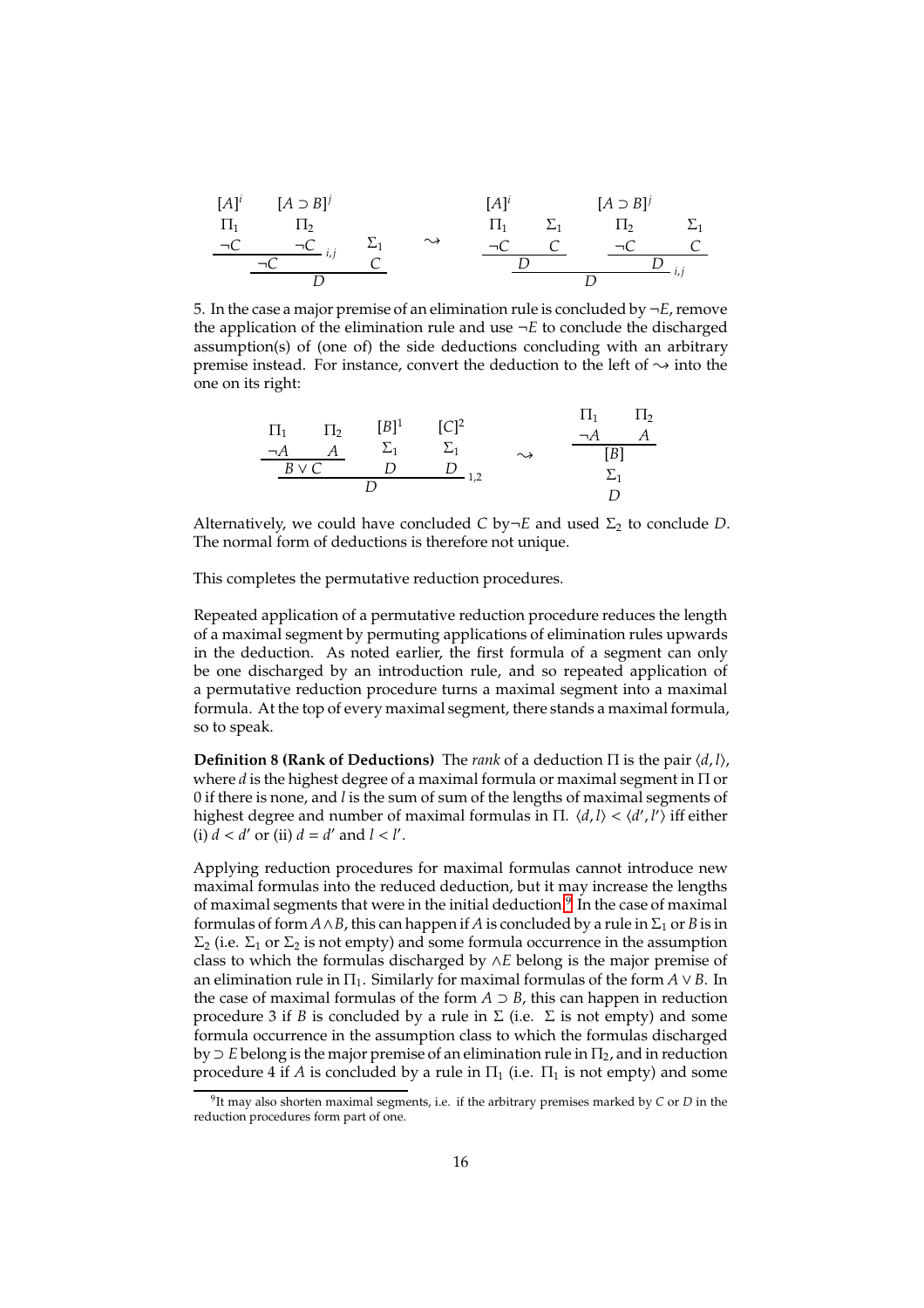formula occurrence in the assumption class to which the minor assumptions discharged by *TR* belong is the major premises of an elimination rule in Σ. The case of maximal formulas of the form ¬*A* is similar to the last one with *TR*.

Any maximal segment that suffers an increase in length as a result of a reduction procedure is, however, of lower degree than the maximal formula removed, as the formula that form part of the segment are subformulas of the latter. Hence applying a reduction procedure for maximal formulas cannot increase the rank of a deduction.

An application of a permutative reduction procedure reduces the length of a maximal segment by 1 or removes it entirely, if the maximal segment is of length 1 (i.e. it is the conclusion of ¬*E* and major premise of an elimination rule). In the latter case, another maximal segment is also reduced by 1, namely should the conclusion *D* in the schematic representation of the procedure above form part of a maximal segment. The other permutative reduction procedures may increase the lengths of maximal segments that were in the initial deduction. To ensure the decrease of the rank of a deduction, the permutative reduction procedures must be applied with a strategy.

<span id="page-16-0"></span>Adopting the convention that a deduction that already is in normal form converts into itself, we have:

### **Theorem 1** *Any deduction in C can be converted into a deduction in normal form.*

*Proof.* By Lemma 1, it suffices to consider deductions in which introduction rules discharge exactly one major assumption. The theorem follows by the considerations of the paragraphs immediately preceding the theorem and an induction over the rank of deductions. Applying reduction procedures for maximal formulas cannot increase the rank of a deduction, and as a maximal formula is removed, applying a reduction procedure to a maximal formula of highest degree decreases the rank of the deduction. Permutative reduction procedures must be applied so as to avoid an increase of a length of segments of highest degree. This can be achieved by applying one to a maximal segment of highest degree such that no maximal segment of highest degree stands above it in the deduction. This reduces the rank of the deduction.

<span id="page-16-2"></span>The deduction in normal form has the same undischarged assumptions as the initial deduction:

**Theorem 2** *For any deduction in C, there is a deduction in normal form of the same conclusion from the same undischarged assumptions.*

*Proof.* By theorem [1](#page-16-0) and the ban on vacuous discharge.

This is a noteworthy difference to normalisation in Gentzen's and Prawitz's systems of classical intuitionist logic, where during the course of the normalisation procedure typically some undischarged assumptions of the deduction are removed together with maximal formulas above which they occur.

<span id="page-16-1"></span>The form of normal deductions has other noteworthy features:

**Theorem 3** *If* Π *is a deduction in normal form, then all major premises of elimination rules are (discharged or undischarged) assumptions of* Π*.*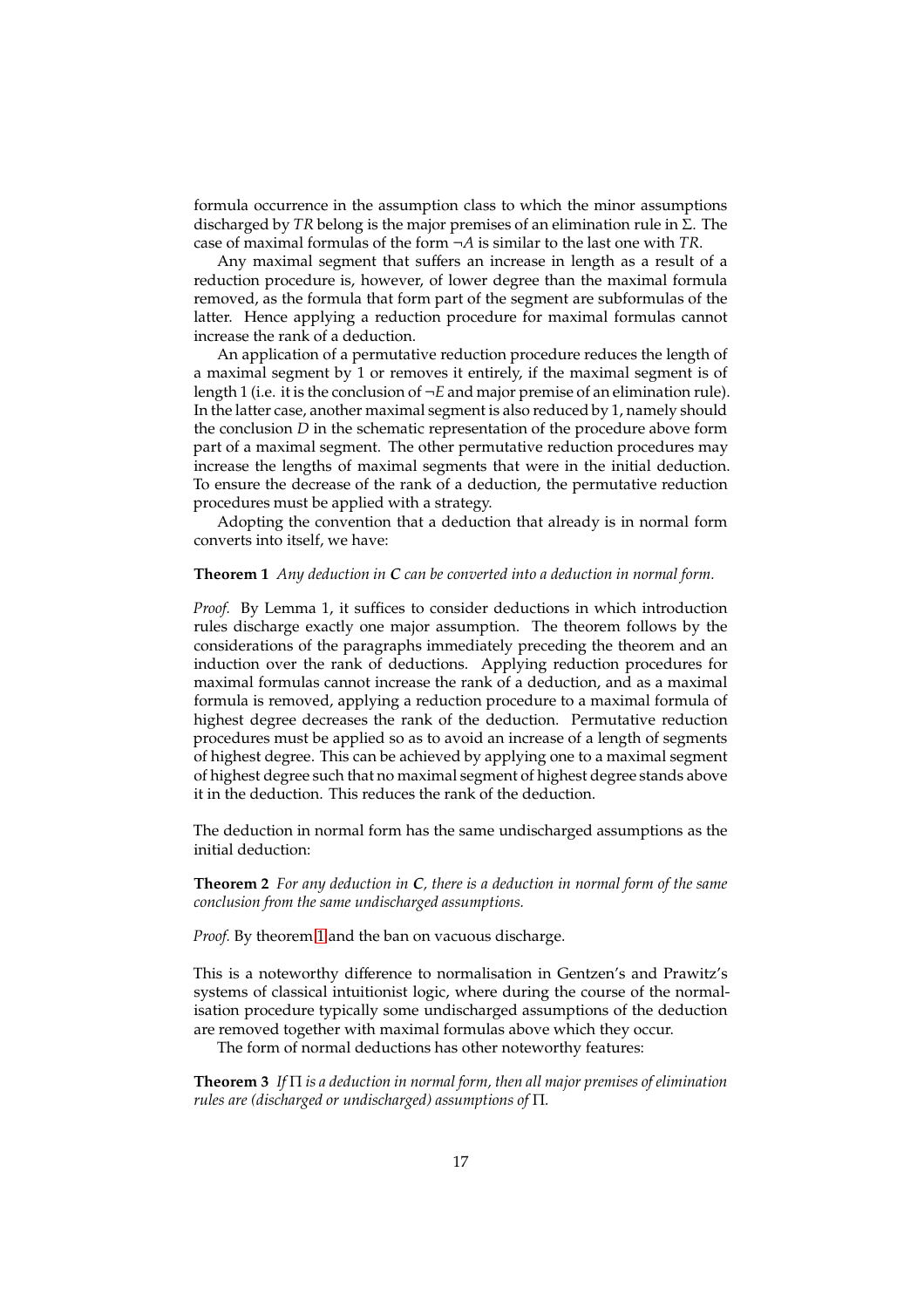*Proof.* This is a consequence of the way the permutative reduction procedures are applied in normalisation.

Deductions in normal form in **C** are particularly perspicuous.

**Definition 9 (Subformula Property)** A deduction Π of a conclusion *C* from the undischarged assumptions  $A_1 \ldots A_n$  has the *subformula property* if every formula on the deduction is a subformula either of *C* or of  $A_1 \t A_n$ .

The crucial detail of deductions in normal form in **C** that ensures that they enjoy the subformula property is that the major premise  $\neg A$  of  $\neg E$  is not the major assumption discharged by  $\neg I$ , and because the minor assumption discharged by *TR* is a subformula of the major assumption, which is not the major premise of ⊃ *E*. To prove the subformula property formally, we need the notion of a branch:

**Definition 10 (Branch)** A *branch* in a deduction is a sequence of formula occurrences  $\sigma_1 \dots \sigma_n$  such that  $\sigma_1$  is an assumption of the deduction that is neither discharged by an elimination rule nor the major assumption discharged by an introduction rule other than  $\neg I$  or *TR*,  $\sigma_n$  is either the conclusion of the deduction or the minor premise of  $\supset$  *E* or  $\neg$  *E*, and for each *n* > *i*:

(i) if  $\sigma_i$  is the major premise of an elimination rule other than  $\neg E$ ,  $\sigma_{i+1}$  is an assumption discharged by it, and if it is the major premise of  $\neg E$ ,  $\sigma_{i+1}$  is the conclusion of the rule;

(ii) if  $\sigma_i$  is the specific premise of an introduction rule,  $\sigma_{i+1}$  is a major assumption discharged by it;

(iii) and if  $\sigma_i$  is an arbitrary premise (of an introduction or an elimination rule rule),  $\sigma_{i+1}$  is the conclusion of the rule.

**Definition 11 (Order of Branches)** A branch is of order 0 if its last formula is the conclusion of the deduction; it is of order *n*+1 if its last formula is the minor premise of ⊃ *E* or of ¬*E* such that its major premise is on a branch of order *n*.

A branch of order 0 is also called a *main branch* in the deduction.

**Corollary 1** *If any major premises of elimination rules are on a branch in a deduction in normal form, then they precede any major assumptions discharged by introduction rules that are on the branch.*

*Proof.* By theorem [3,](#page-16-1) the major premises of elimination rules that occur on a branch in a deduction in normal form are assumptions. Hence they are not the last formulas of any segments, and in particular they are not the last formulas of any segments beginning with discharged major assumptions of introduction rules.

*TR* and ¬*I* are introduction rules without specific premises. Branches move from their premises to their conclusions. A branch in a deduction in **C** begins with an undischarged assumption or an assumption discharged by ¬*I* or *TR*. If an assumption discharged by *TR* or ¬*I* was also an arbitrary premise of the rule, there would be vacuous discharge above the other arbitrary premises. But vacuous discharge was banned. Hence the assumptions discharged by *TR* and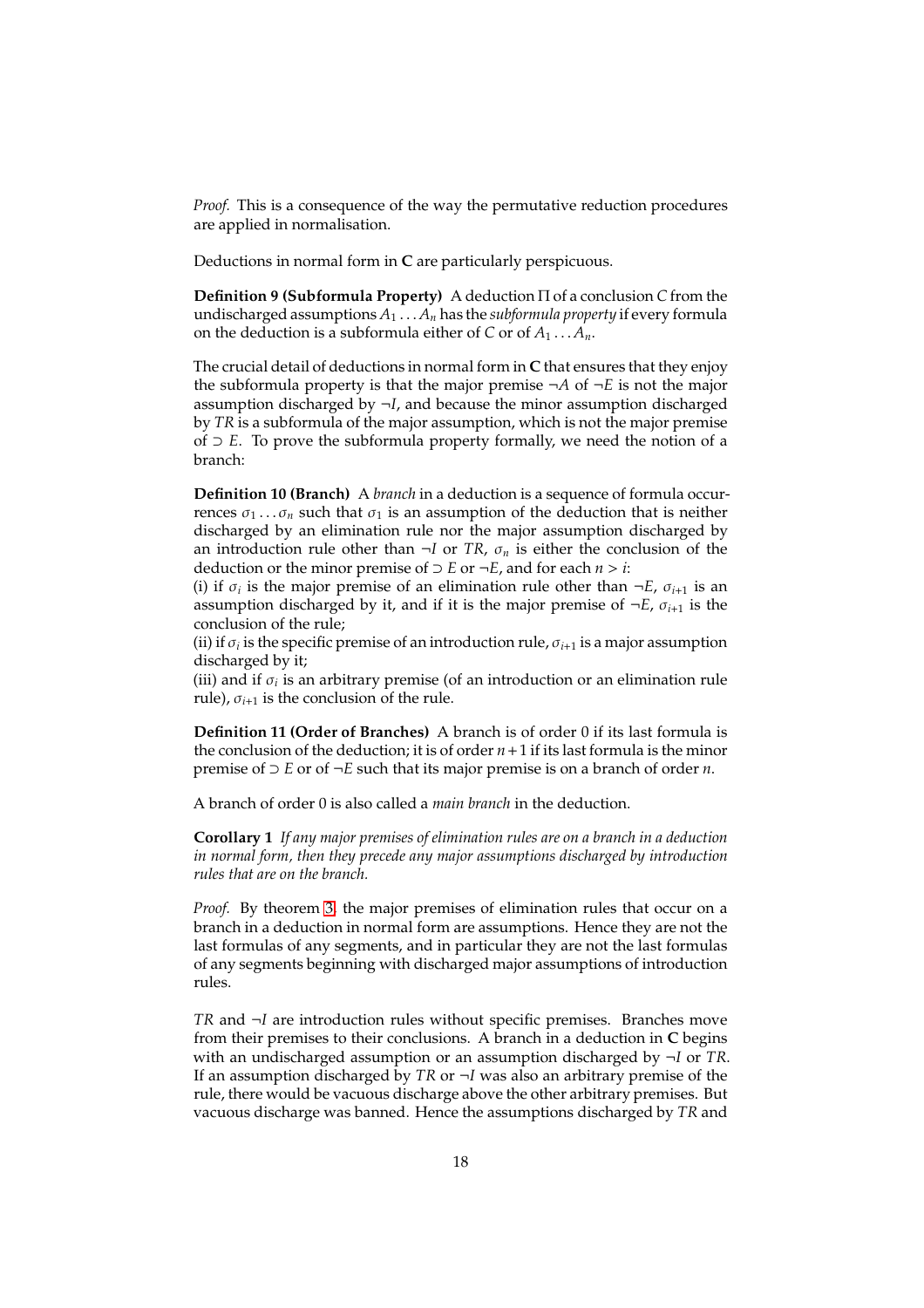¬*I* can only be major, minor or specific premises of rules. In deductions in normal form, the first option does not occur in case of the major assumptions discharged. Hence the major assumptions discharged by *TR* and ¬*I* are minor premises of ¬*E*, ⊃ *E* or specific premises of ⊃ *I* or ∨*I*, and consequently subformulas of other formulas on the deduction. The minor premises discharged by *TR* and ¬*E* are subformulas of the major premises discharged. This, in a nutshell, guarantees that deductions in normal form enjoy the subformula property.

A branch in a deduction in normal form in **C** can be partitioned into an *Epart*, the first part of the branch, which consists of major premises of elimination rules, and an *I-part*, which consists of sequences of segments that are the major assumptions discharged by introduction rules. Separating the two parts is the *minimal formula* or *minimal segment*. Either part may be empty: some branches in normal deductions consist of only an E-part, some of only an I-part, and in the case of a deduction that consists of a single formula *A*, both parts are empty and there is only a minimal formula.

For brevity we may speak of a segment being the premise, conclusion or discharged assumption of the rule of which its last or first formula is the premise, conclusion or discharged assumption.

<span id="page-18-0"></span>An induction over the order of branches establishes the following result:

### **Corollary 2** *Deductions in normal form have the subformula property.*

*Proof.* By inspection of the rules and an induction over the order of branches. Consider a branch of order 0. If it has an E-part, it begins with a sequence of formulas and segments that are major premises of elimination rules, going from major premise to assumption discharged by the elimination rule, until it reaches a specific formula of an introduction rule, and then continues with segments discharged by introduction rules, until it reaches the conclusion of the deduction. All formulas in the latter part of the branch are subformulas of the conclusion of the deduction. All the formulas on the former part of the branch are subformulas of an assumption that remains undischarged in the deduction. If the branch does not have an E-part, it begins with specific premises of introduction rules. This is because the major assumptions discharged by *TR* and ¬*E* form branches consisting of only a minimal formula, because due to the normal form of the deduction and the ban on vacuous discharge, they can only be the specific premises of introduction rules. In a deduction in normal form branches beginning with the major assumptions discharged by *TR* and ¬*I* cannot contain any major premises of elimination rules. Hence the major assumptions discharged by *TR* and ¬*I* are subformulas of the final formula of the branch, and therefore so are the minor premises discharged by these rules. The only tricky case to consider is  $\neg E$ : here the branch goes from the major premise of the form  $\neg A$  to a conclusion *C*, which may not share any subformulas. But the case is really no different from applications of ⊥*E* in Gentzen's and Prawitz's system of natural deduction for intuitionist logic: the crucial point is that *C* is not the major premise of an elimination rule, and so it is on the I-part of the branch, and hence a subformula of the last formula of the branch. Any conclusion of  $\neg E$  on a branch of a deduction in normal form is either the last formula of the branch, or the specific premise of an introduction rule, or the first formula of a segment ending in a specific premise of an introduction rule,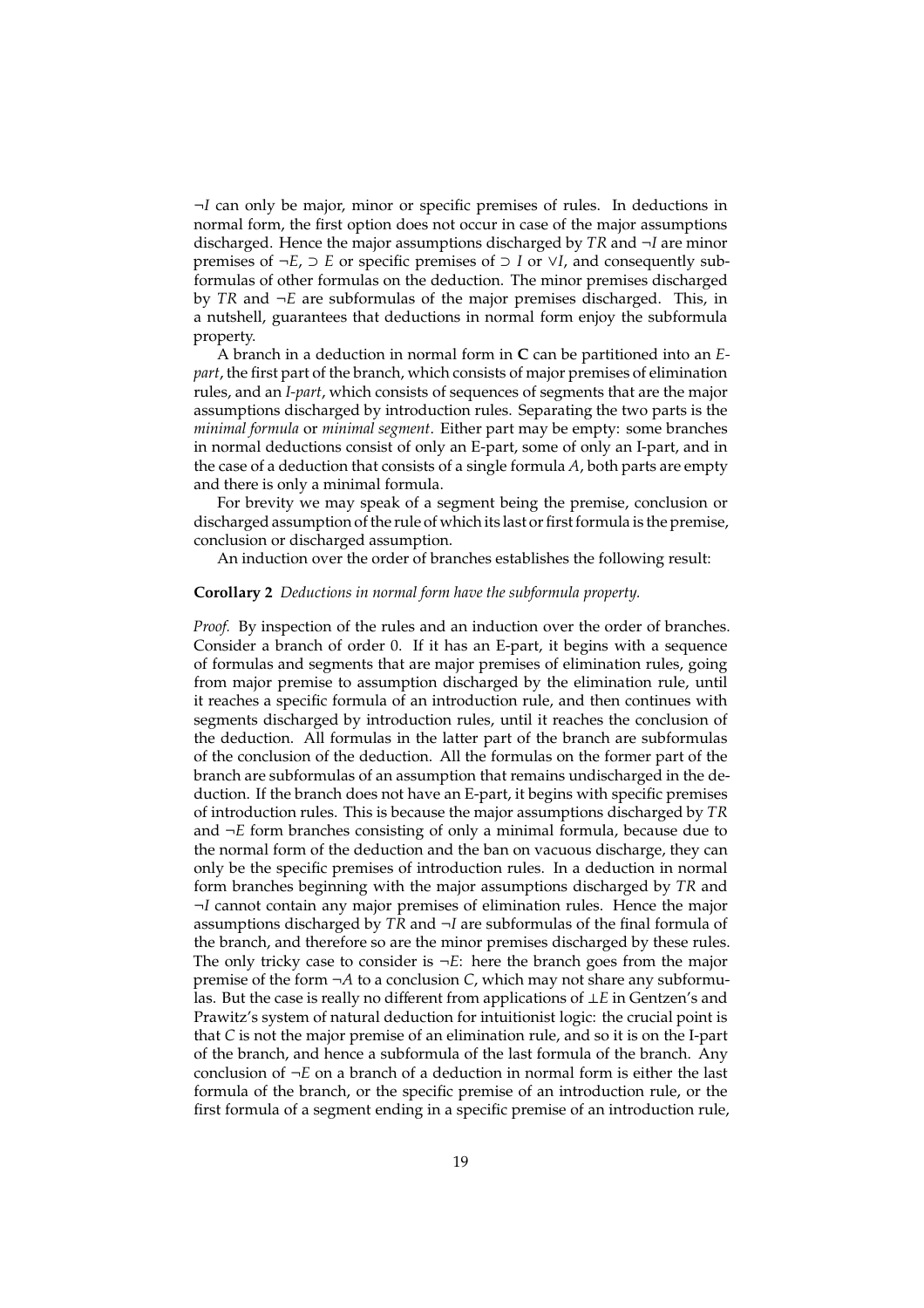and hence it is a subformula of the conclusion of the deduction. This completes the basis of the induction. A branch that ends in the minor premise of ⊃ *E* or ¬*E* ends in a formula that is a subformula of a branch of lower order, and hence the theorem holds by induction over the order of branches.

As a corollary of this corollary we have:

**Corollary 3** *For any deduction in C, there is a deduction of the same conclusion from the same undischarged assumptions with the subformula property.*

*Proof.* From theorem [2](#page-16-2) and corollary [2.](#page-18-0)

Finally, normalisation yields a direct proof of the consistency of **C**. Let a *proof* in **C** be a deduction that has no undischarged assumptions.

**Corollary 4** *If there is a proof of A inC, then there is one that ends with an introduction rule.*

*Proof.* Elimination rules do not discharge assumptions above their major premises. Hence if in a deduction in normal form there is a main branch that begins with the major premises of an elimination rule and does not have an I-part, it is not a proof. Contraposing and applying theorem [1,](#page-16-0) if there is a proof of *A* in **C**, then there is one that ends with an introduction rule.

**Corollary 5** *C is consistent.*

*Proof.* Suppose there is a proof of an atomic formula *p* in **C**. Then there is a proof in normal form of *p*. But as *p* contains no connective, it cannot end in an introduction rule, and hence it is not a proof. Contradiction.

A similar argument establishes that by the form of normal deductions, a proof of *A* ∧ ¬*A* would end with an introduction rule, hence both *A* and ¬*A* would need to have been derived from no assumptions, which is impossible.

# **5 Adding the Quantifiers**

To close this paper, let's consider what happens when **C** is extended to quantificational logic. The language is extended in standard fashion to contain the connectives ∀, ∃, constants, function and predicate symbols and variables. The language has two disjoint sets of variables, the *parameters a*, *b*, *c* . . . playing the role of free variables, and the variables to be bound by the quantifiers *x*, *y*, *z* . . ., which do not occur free in formulas. The terms of the language are built up from the parameters, constant symbols and function symbols. We may call an expression that is like a formula or a term, but containing free variables instead of parameters, a pseudo-formula or a pseudo-term.

Let  $A_x^a$  be the result of substituting the variable *x* for the parameter *a* in *A*. Let  $A_t^x$  be the result of substituting all occurrences of the variable  $x$  in  $A$  by the term *t*, where it is assumed that *t* is free for *x* in *A*, i.e. no variable in the pseudo-term *t* becomes bound as a result of the substitution.

The usual elimination rule for the existential quantifier already has the form of general elimination rules. The general elimination rule for the universal quantifier has the same form with a different use of terms: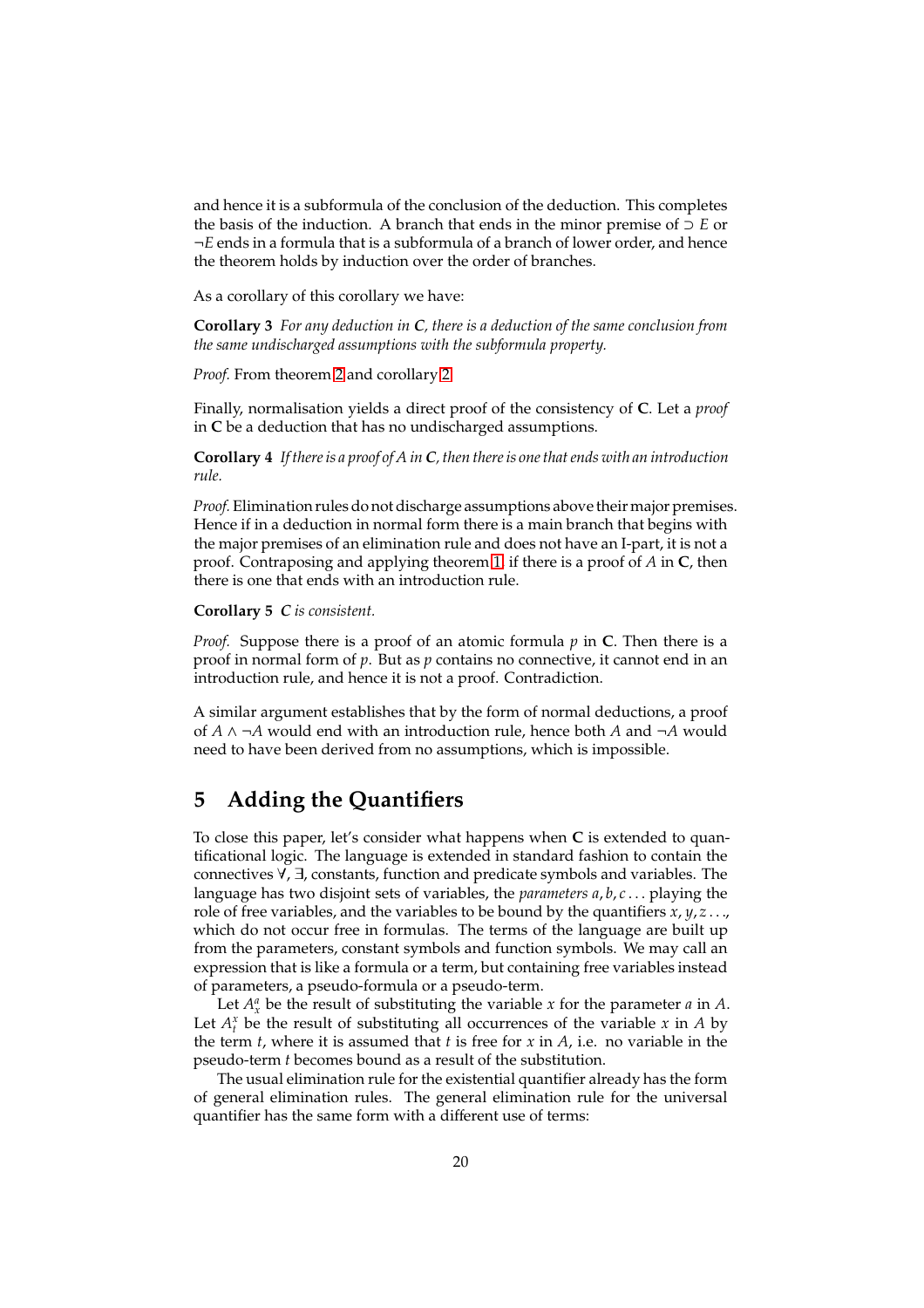|              | $[A_a^x]$ <sup>i</sup>                    |     | $[A_t^x]$ <sup>i</sup> |
|--------------|-------------------------------------------|-----|------------------------|
|              |                                           |     |                        |
| $\exists xA$ | $\frac{C}{\sqrt{2}}$ $\exists E$ <i>i</i> | ∀хA | $C_{\text{YE}i}$       |
|              |                                           |     |                        |

where in ∃*E*, parameter *a* does not occur in ∃*xA*, nor in *C*, nor in any formulas undischarged in  $\Pi$  except those of the assumption class  $[A^x_a]$ .

The following are the general introduction rules for the quantifiers:

$$
\begin{array}{ccc}\n & [\exists x A]^i & & [\forall x A]^i \\
\Sigma & \Pi & & \Sigma & \Pi \\
A_t^x & C & & A_a^x & C \\
C & & \downarrow & & C\n\end{array}
$$

where in ∀*I*, parameter *a* does not occur in any undischarged assumption of  $\Sigma$ <sup>[10](#page-20-0)</sup>

It is worth remarking that the rules for both quantifiers have the same form and differ only with respect to the occurrences of terms and parameters and consequently where restrictions on parameters are imposed.

Milne observes that adding rules for both quantifiers upsets the subformula. It is instructive to see why. Consider the classically, but not intuitionistically, *valid inference of*  $\forall x (Fx ∨ A) \vdash \forall x Fx ∨ A$  (*x* not free in *A*). It may be derived in the following way:

$$
\frac{\frac{\forall x (Fx \lor A)}{F_a^x \lor A} \qquad [F_a^x]^1 \qquad \frac{[-A]^5 \qquad [A]^2}{F_a^x}}{\frac{F_a^x}{F_a^x} \qquad \frac{F_x^x}{\sqrt{xFx \lor A}}}}{1,2}
$$
\n
$$
\frac{[\forall xFx \lor A]}{\sqrt{xFx \lor A}} \frac{[\forall xFx \lor A]}{\sqrt{xFx \lor A}}}{4,5}
$$

¬*A* is a maximal formula. An attempt to remove it from the deduction by applying the reduction procedure for maximal formulas of this form gives the following:

$$
\frac{\forall x (Fx \lor A)}{F_a^x \lor A} \qquad \frac{[F_a^x]^1 \qquad [\forall xFx]^3}{\forall xFx \lor A} \qquad 3 \qquad [A]^2}{\forall xFx \lor A} \qquad \frac{[A]^2}{\forall xFx \lor A} \qquad 1,2}
$$

The application of ∀*I* is now incorrect.

The problem is that  $E$  in the schematic representation of the reduction procedure for maximal formulas of the form ¬*A* may contain applications of rules that discharge formulas in which parameters of applications of ∀*I* lower down in the deduction occur, but in  $\Xi^*$ , these applications become incorrect as they are permuted upwards.

So, for instance in the first example of an application for the reduction procedure for maximal formulas of the form ¬*A* given in the previous section, there may be an application of  $\forall$ *I* in  $\Xi$ <sub>4</sub> that is indispensable for the deduction

<span id="page-20-0"></span><sup>10</sup>The general introduction rule for ∃ is Milne's [\(Milne, 2015\)](#page-23-2).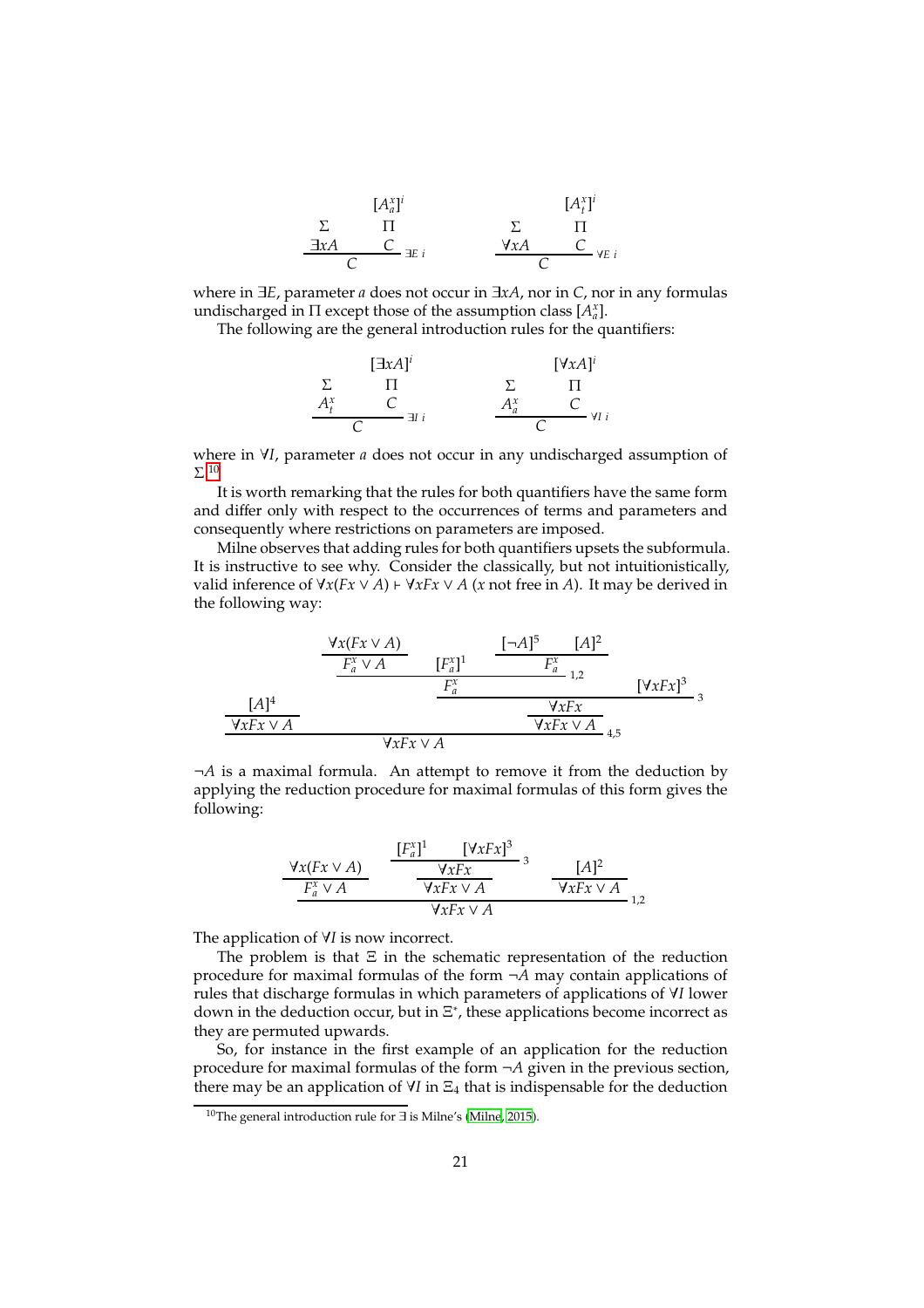of *F* from *D* (i.e. if they are different), where *E* contains the parameter of that application: this application becomes incorrect in  $\Xi_4^*$ .

A similar problem occurs in case the maximal formula is the major assumption discharged by *TR*.

The situation is different with applications of ∃*E*, as there the restriction on parameters is imposed on a deduction above an arbitrary premise. If there is an application of ∃*E* in Ξ4, we apply it after the application of ∨*E*, and the problem does not arise.

Let **C** <sup>∃</sup> be **C** plus the rules for the existential quantifier. We will give reduction procedures for maximal formulas of the form ∃*xA* and prove a normalisation theorem for this system.

As we have an unlimited amount of parameters at our disposal, we may adopt the convention that every application of ∃*E* has its own parameter, so that the parameter of an application of ∃*E* occurs only in its discharged assumption and formulas derived from it. Consequently, the parameter occurs only above the application of the rule in a deduction, and any application of ∃*E* below it has a different parameter. Call this the *parameter convention*. [11](#page-21-0)

Inspection of the reduction procedures for the propositional connectives shows that, if the parameter convention is upheld, then any correct application of ∃*E* in the initial deduction remains correct in the reduced deduction. The same holds for the following reduction procedure for maximal formulas of the form  $\exists x A$ , where  $\Xi_t^a$  is the result of substituting the term *t* for the parameter *a* throughout Ξ. We add to the list of reduction procedures of the previous section:

6. The maxima formula is of the form ∃*xA*. Convert the deduction on the left into the deduction on the right:



The additional permutative reduction procedures are evident and pose no further difficulty. Neither does extending the proof of theorem [1](#page-16-0) to **C** ∃ , and we have:

### <span id="page-21-1"></span>**Theorem 4** *Deductions in* **C** <sup>∃</sup> *normalise.*

Consequently, for the standard notion of a subformula applicable to quantificational logic, where all substitution instances of a formula ∃*xA* are counted amongst its subformulas, we have:

<span id="page-21-2"></span>**Corollary 6** *Deductions in normal form* **C** <sup>∃</sup> *have the subformula property.*

Finally, as vacuous discharge remains banned in **C** ∃ , we have:

<span id="page-21-0"></span> $11$  Alternatively we could assume the parameters in deductions are renamed as part of the reduction procedure, wherever necessary.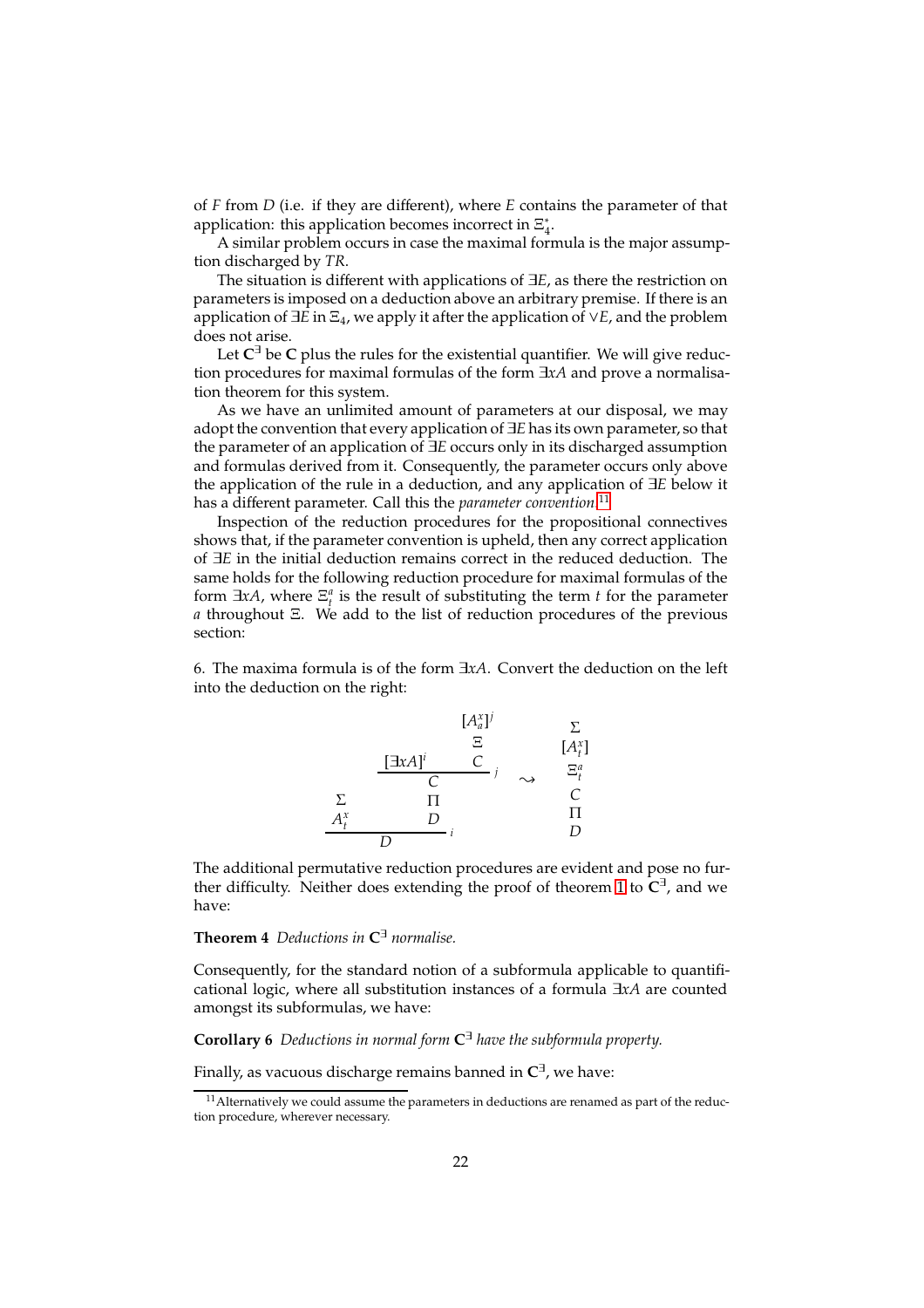**Corollary** 7 For any deduction in  $C^{\exists}$  , there is a deduction of the same conclusion from *the same undischarged assumptions with the subformula property.*

*Proof.* From theorem [4](#page-21-1) and corollary [6.](#page-21-2)

# **6 Conclusion**

Having adopted the unique discharge convention meant that, for the purposes of normalisation, consideration was restricted to applications of general introduction rules that discharge exactly one major assumption. After normalisation, it would be possible to collapse certain sequences of applications of general introduction rules into one. On the other hand, the unique discharge convention allows for an easy transposition of **C** into a more conventional system. The conclusion of an application of an introduction rule in Gentzen's system obviously occurs exactly once in a deduction, so if the unique discharge convention is upheld, there is a simple correspondence between deductions in Gentzen's system and in the present system with general introduction rules. Instead of assuming, concluding and discharging the major assumption *A* ∗ *B*, we only conclude it, without making and discharging the assumption. This works for ∧, ∨*I*, ⊃ *I* and ∃*I*, but of course not for ¬*I* and *TR*: them we must leave as they are. Furthermore, although it is not necessary for a complete system of classical logic to allow the discharge of an assumption *A* above *B* in  $\supset I$ , as this rule is derivable from ⊃ *I* and *TR*, doing so does not upset the subformula property. The following is therefore a complete system of classical quantificational logic in which for every deduction, there is a deduction that satisfies the subformula property:

$$
[A]^{i} [B]^{j}
$$
\n
$$
\wedge I: \frac{A}{A \wedge B} \xrightarrow{\qquad} \wedge E: \frac{A \wedge B}{C} \xrightarrow{\qquad} i, j
$$
\n
$$
[A]^{i}
$$
\n
$$
\Pi
$$
\n
$$
\supset I: \frac{B}{A \supset B} \xrightarrow{i} \supset E: \frac{A \supset B}{C} \xrightarrow{\qquad} A \xrightarrow{\qquad} C
$$
\n
$$
[A]^{i} \xrightarrow{\qquad} [A \supset B]^{j}
$$
\n
$$
\Pi \xrightarrow{\qquad} \Sigma
$$
\n
$$
TR: \frac{C}{C} \xrightarrow{\qquad} i, j
$$
\n
$$
[A]^{i} \xrightarrow{\qquad} [B]^{j}
$$
\n
$$
\Pi \xrightarrow{\qquad} \Sigma
$$
\n
$$
\vee I: \frac{A}{A \vee B} \xrightarrow{\qquad} \frac{B}{A \vee B} \qquad \vee E: \frac{A \vee B}{C} \xrightarrow{\qquad} \frac{C}{C} \xrightarrow{\qquad} i, j
$$
\n
$$
\neg I: \frac{C}{C} \xrightarrow{\qquad} i, j \qquad \neg E: \frac{\neg A \qquad A}{C}
$$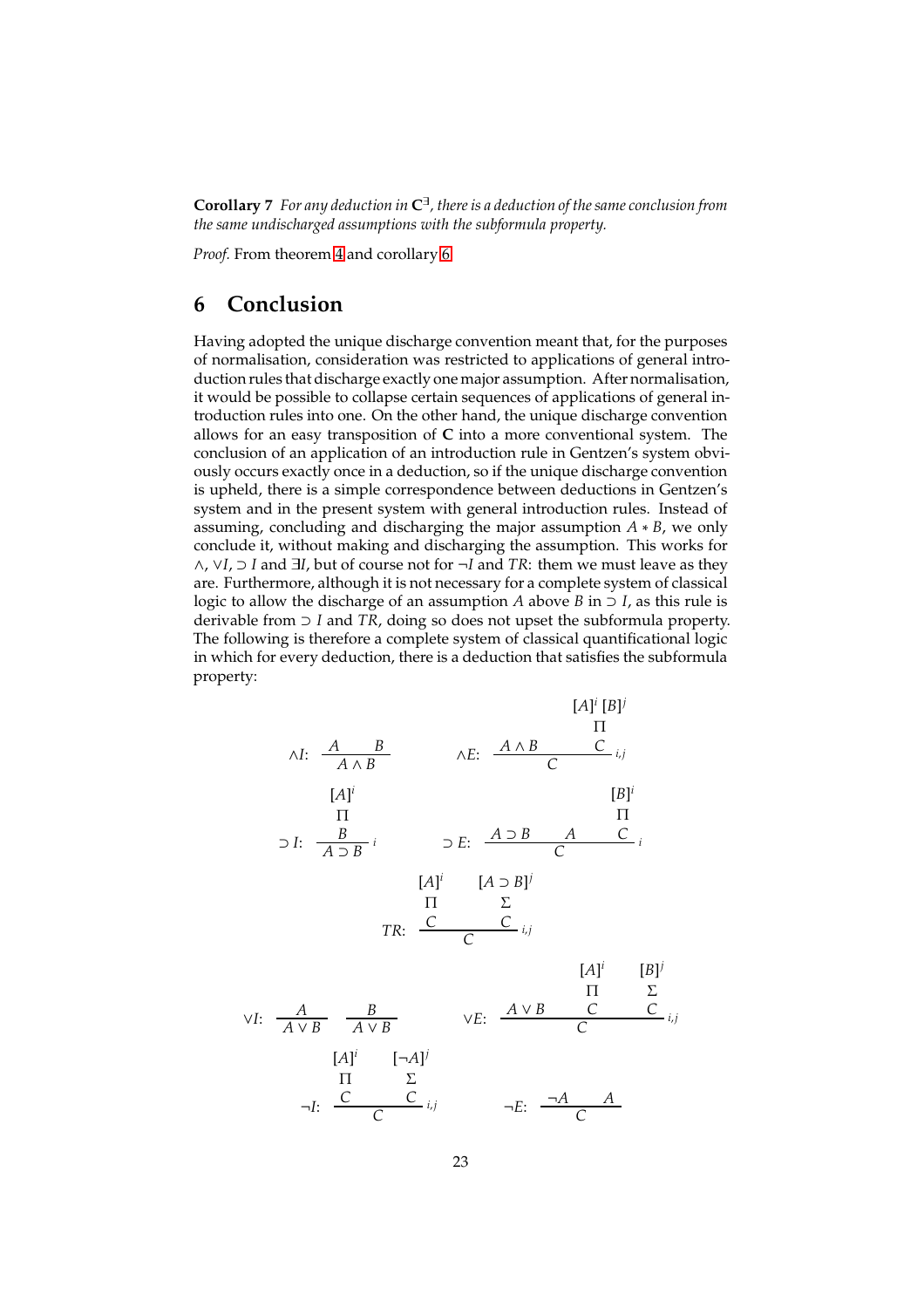$$
\begin{array}{ccc}\n & & [A_a^x]^i \\
\exists I: & \frac{A_t^x}{\exists x A} & \exists E: & \frac{\exists x A & C}{C}i\n\end{array}
$$

Finally, we could also define  $\neg$  in terms of  $\bot$  and replace the two negation rules with one rule:

$$
\perp E: \frac{\perp}{C}
$$

This rule can be restricted to atomic conclusions, and certain economies ensue in the number of reduction procedures required to prove normalisation.

### **References**

- <span id="page-23-11"></span>Dummett, M. (1993). *The Logical Basis of Metaphysics*. Cambridge, Mass.: Harvard University Press.
- <span id="page-23-0"></span>Gentzen, G. (1934). Untersuchungen ¨uber das logische Schließen. *Mathematische Zeitschrift 39*, 176–210, 405–431.
- <span id="page-23-4"></span>Kürbis, N. (2021). Normalisation and subformula property for a system of intuitionist logic with general introduction and elimination rules. *Under review*.
- <span id="page-23-10"></span>Milne, P. (2010). Subformula and separation properties in natural deduction via small kripke models. *Review of Symbolic Logic 3*(2), 175–227.
- <span id="page-23-2"></span>Milne, P. (2015). Inversion principles and introduction rules. In H. Wansing (Ed.), *Dag Prawitz on Proofs and Meaning*, pp. 189–224. Cham, Heidelberg, New York, Dordrecht, London: Springer.
- <span id="page-23-3"></span>Negri, S. and J. von Plato (2001). *Structural Proof-Theory*. Cambridge University Press.
- <span id="page-23-5"></span>Parigot, M. (1992). Free deduction: An analysis of "computations" in classical logic. In A. Voronkov (Ed.), *Logic Programming*. Berlin, Heidelberg: Springer.
- <span id="page-23-1"></span>Prawitz, D. (1965). *Natural Deduction*. Stockholm, Göteborg, Uppsala: Almqvist and Wiksell.
- <span id="page-23-9"></span>Prawitz, D. (1979). Proofs and the meaning and completeness of the logical constants. In Hintikka, J. *et al.* (Ed.), *Essays on Mathematical and Philosophical Logic*, pp. 25–40. Dordrecht: Reidel.
- <span id="page-23-12"></span>Prawitz, D. (1987). Dummett on a theory of meaning and its impact on logic. In B. Taylor (Ed.), *Michael Dummett: Contributions to Philosophy*, pp. 117–165. Dordrecht: Nijhoff.
- <span id="page-23-13"></span>Prawitz, D. (1994). Meaning theory and anti-realism. In B. McGuiness (Ed.), *The Philosophy of Michael Dummett*, pp. 79–89. Dordrecht: Kluwer.
- <span id="page-23-6"></span>Seldin, J. P. (1989). Normalisation and excluded middle. i. *Studia Logica 48*(2), 193–217.
- <span id="page-23-14"></span>Troestra, A. and H. Schwichtenberg (2000). *Basic Proof Theory* (2 ed.). Cambridge University Press.
- <span id="page-23-8"></span>von Plato, J. (2001). Natural deduction with general elimination rules. *Archive for Mathematical Logic 40*, 541–567.
- <span id="page-23-7"></span>von Plato, J. (2008). Gentzen's proof of normalization for natural deduction. *Bulletin of Symbolic Logic 14*(2), 240–257.